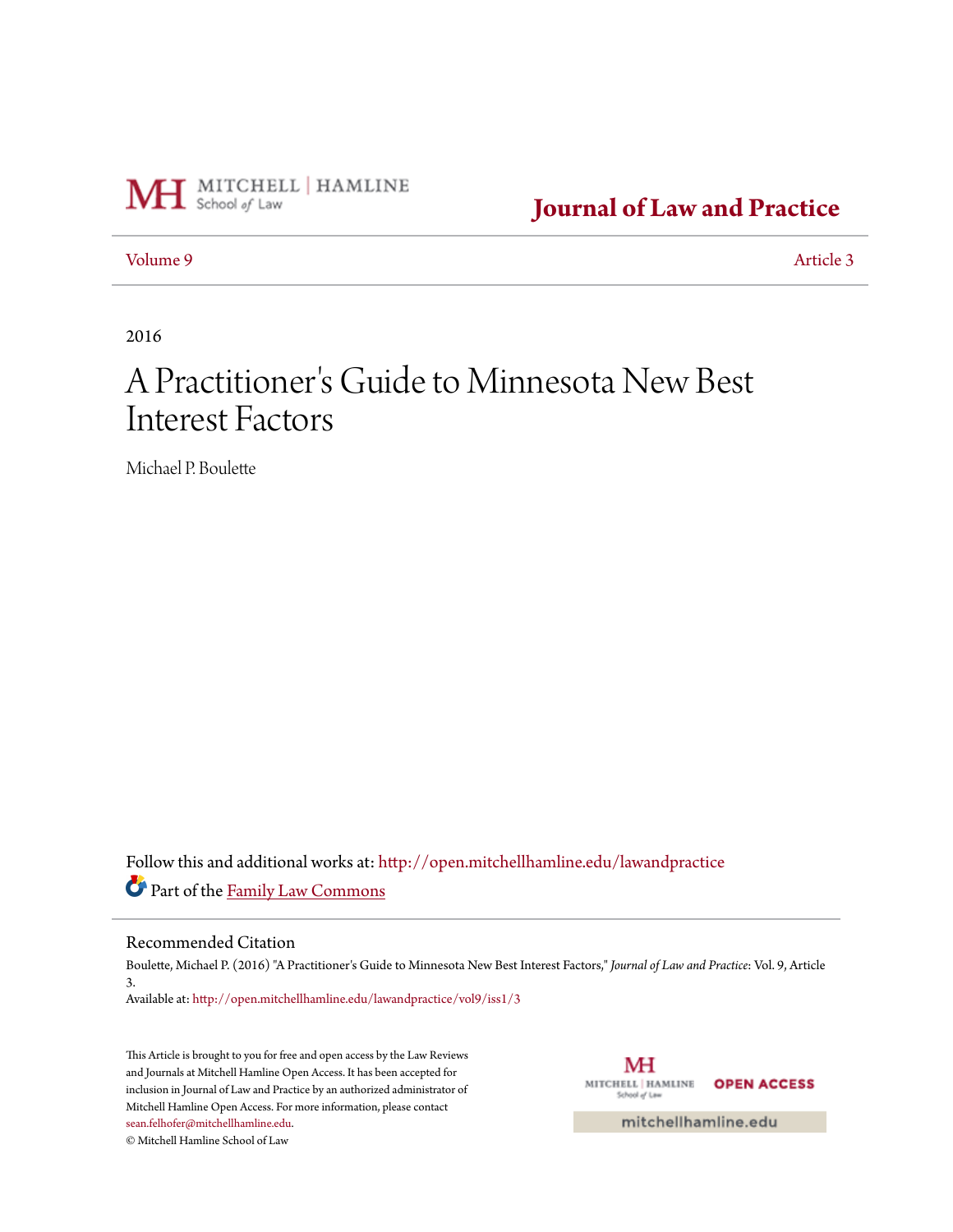## A Practitioner's Guide to Minnesota New Best Interest Factors

#### **Keywords**

Child custody--Minnesota, Domestic relations--Minnesota, Children--Legal status laws etc.--Minnesota, Parent and child (Law)--Minnesota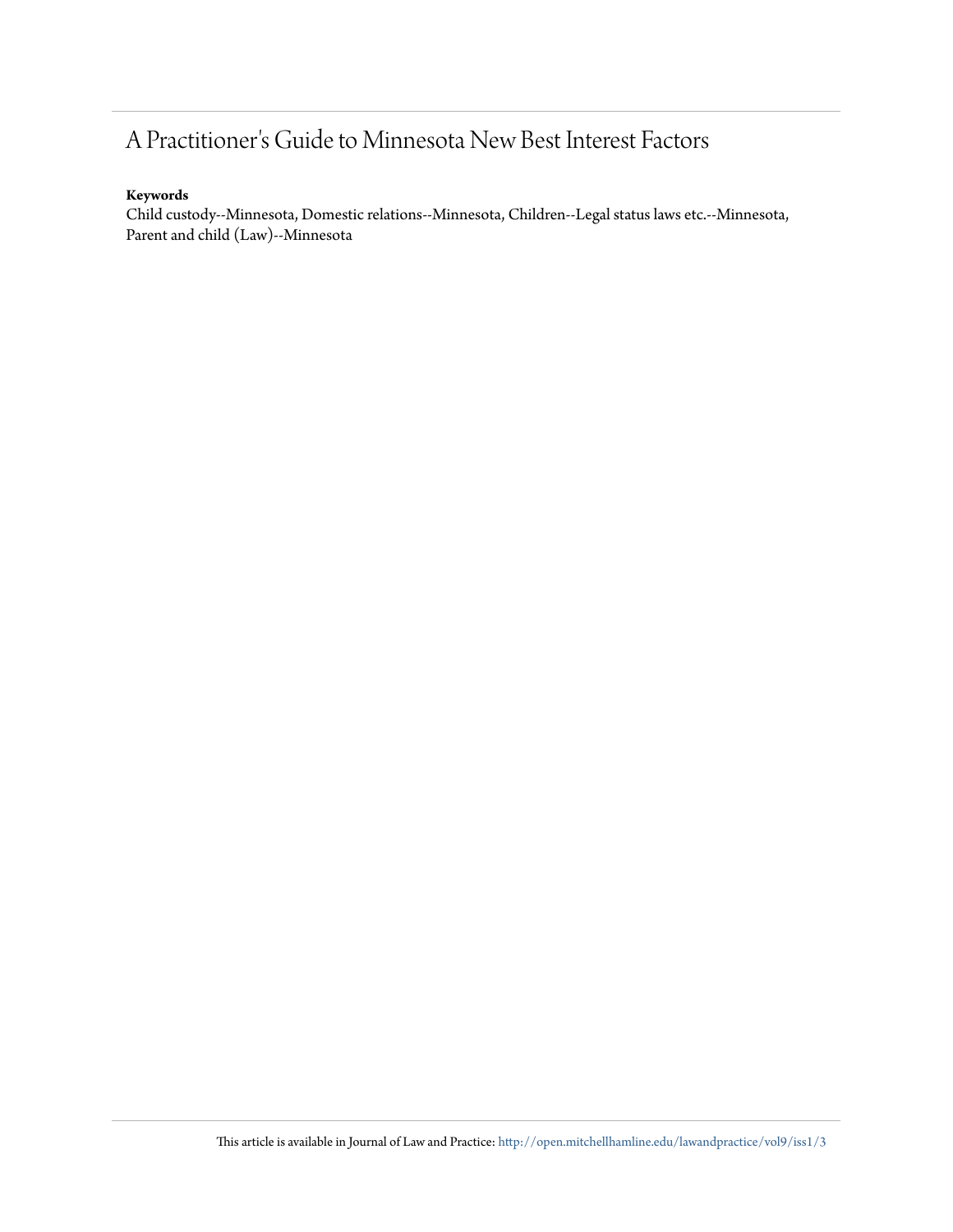### A PRACTIONER'S GUIDE TO MINNESOTA'S NEW BEST INTEREST FACTORS

#### **Michael P. Boulette1**

The history of contemporary child custody laws has been a struggle between certainty and sensitivity between the desire to ensure predictability for parties and consistency between families while recognizing the uniqueness of each family's circumstances.<sup>2</sup> In many ways, Minnesota's own journey has been this struggle in microcosm: a journey from legal presumptions to fact-sensitive analysis and from a focus on the "primary parent" to an appreciation for children's need for both parents.

2015 represented a watershed moment in this journey—witnessing a complete overhaul of the statutory factors governing virtually all custody and parenting time decisions, known as the "best interest factors."<sup>3</sup> We would not exaggerate to calls these changes once-in-a-generation, if not once-in-a-life-time. But to say these changes are significant is not enough. As parents and practitioners begin to make use of these new factors, we are all left to ask ourselves, "now what do they mean?" Without precedent or practice to guide us, lawyers and litigants face uncertainty as they struggle to apply Minnesota's new best interest factors both in and out of court.

Such was the genesis of the present article. This piece, which originally began as a (mercifully) shorter blog post,<sup>4</sup> is intended as a practitioners guide through Minnesota's new best interest factors, helping to provide historical and legislative context to the new law. To that end, the article explores our new factors within the context of a larger, legislative evolution on custody and parenting time matters, while also acknowledging the ways in which the new factors are truly *sui generis.* Part I provides a brief history of the Minnesota's statutory "best interest" factors, both as enacted and as applied by our Courts. Part II then discusses the more recent legislative battles pitting proponents of mandatory shared-parenting and joint custody on the one hand against advocates for judicial discretion and fact-sensitive custody determinations on the other. Parts III, directly addresses the text of the new law, commenting on each new best interest factor in turn and providing brief historical context and analysis. Finally, Part IV concludes with a note of caution for attorneys applying these new factors in practice.

Before proceeding though, I must offer the predictable lawyer's caveat. It is my genuine hope that this article will provide some small guidance for attorneys attempting to chart a course amidst Minnesota's array of recent family law changes, but I must also disclaim any extraordinary abilities of prognostication. The meaning of this new law will, inevitably, rest in the hands of Minnesota's Court of Appeals and ultimately our Supreme Court. As this article is being written, neither has decided even a single case applying the new law. Thus, while I hope my colleagues will find this article thoughtful, thorough, and well researched, I adopt no false modesty when I say: your guess is as good as mine.

<sup>&</sup>lt;sup>1</sup> Attorney with Lindquist & Vennum, J.D. University of St. Thomas School of Law, A.B. Bowdoin College.

<sup>2</sup> J. Herbie DiFonzo, *Dilemmas of Shared Parenting in the 21st Century: How Law and Culture Shape Child Custody*, 43 HOFSTRA L. REV. 1003, 1004 (2015); Gary Crippen, *Stumbling Beyond Best Interests of the Child: Reexamining Child Custody Standard-Setting in the Wake of Minnesota's Four Year Experiment with the Primary Caretaker Preference*, 75 MINN. L. REV. 427, 429 (1990).

<sup>3</sup> MINN. STAT. § 518.17, subdiv. 1–2 (2016); MINN. STAT. § 257.025; *but c.f.* MINN. STAT. § 257C.04 (defining a child's best interest in third-party custody matters).

<sup>4</sup> Michael Boulette, *Unpacking Minnesota's New Best Interest Factors*, FAMILY-IN-LAW.COM, (July 31, 2015), http://family-in-law.com/unpacking-minnesotas-new-best-interest-factors/ (last visited Mar. 6, 2016).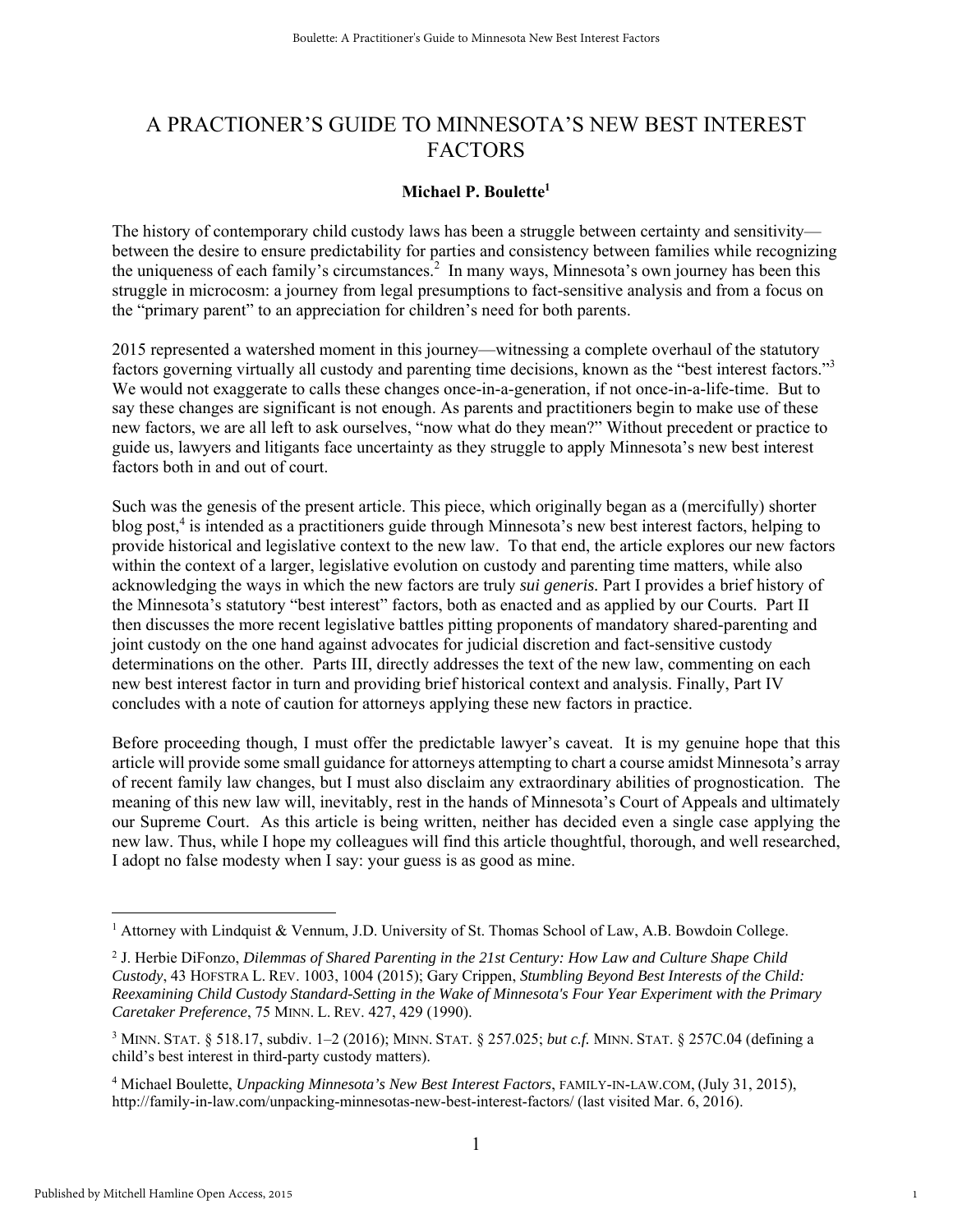#### **I. A BRIEF HISTORY OF "BEST INTERESTS"**

It is no exaggeration to say the practice of family law has become steeped in the milieu of a child's best interests. These best interests are the "paramount commitment" in "all matters involving court-established family relationships,"<sup>5</sup> and have been so—in Minnesota at least—for well over 100 years.<sup>6</sup> The phrase itself is so well worn as to have become a virtual platitude of professional practice—a term used so often and so reflexively that we seldom pause to consider its content, or to take note of how significantly that content has changed over time.

It is only relatively recently that a commitment to the best interests of a child has required a searching, caseby-case inquiry on the part of the judiciary. At common law, children were relegated largely to the same status as chattel and awarded (along with all the families' other property) to their fathers.<sup>7</sup> The rise of the "tender years" doctrine in the late nineteenth and early twentieth centuries brought about a preference for maternal care hardly more fact sensitive. <sup>8</sup> Indeed, it is only within living memory that Minnesota sought to sever the legal notion of a child's best interest for sex-based parental presumptions. <sup>9</sup> In 1969, Minnesota's legislature amended its terse custody statute,<sup>10</sup> to provide for consideration of "all facts in the best interests of the children" including the age and sex of the child and "the child's relationship with each parent prior to the commencement of the action."11 In so doing, the legislature also sought to undermine the established tender-years presumption by prohibiting consideration of a parent's sex in deciding custody.12

These efforts met with limited success.<sup>13</sup> In 1974, apparently dissatisfied with the court's application of its prior mandate, the legislature enacted a more comprehensive list of nine specific best interest factors to be

9 Sheri A. Ahl, *A Step Backward: The Minnesota Supreme Court Adopts A "Primary Caretaker' Presumption in Child Custody Cases: Pikula v. Pikula*, 70 MINN. L. REV. 1344, 1350 (1986).

<sup>10</sup> "Upon adjudging the nullity of a marriage, or a divorce or separation, the court may make such further order as it deems just and proper concerning the care, custody, and maintenance of the minor children of the parties, and may determine with which of the parents they, or any of them, shall remain, having due regard to the age and sex of "such children." An Act of Apr. 18, 1905, 1905 ch. 71, §3585, 1905 Minn. Laws 715, 718; *See also* Ahl, *supra* note 9, at 1349.

11 Act of June 6, 1969, ch. 1030, § 1, 1969 Minn. Laws 2081, 2081-82; *see also* Ahl, *supra* note 9, at 1349.

 $12 \, Id.$ 

<sup>13</sup> Reiland v. Reiland, 290 Minn. 497, 500, 185 N.W.2d 879, 881 (1971) (observing that the 1969 amendment "does no more than express views contained in prior decisions of this court").

 $\overline{a}$ 5 Olson v. Olson, 534 N.W.2d 547, 549 (Minn. 1995).

<sup>6</sup> State ex rel. Flint v. Flint, 63 Minn. 187, 189, 65 N.W. 272, 273 (1895).

<sup>7</sup> J. Herbie DiFonzo, *supra* note 2, at 1004-05.

<sup>8</sup> *See*, *inter alia*, Newman v. Newman, 179 Minn. 184, 186, 228 N.W. 759, 760 (1930) ("In relation to the welfare of such children, no one can take the mother's place. Children are her problem. Nature binds her in the service of her children"); Johnson v. Johnson, 223 Minn. 420, 427, 27 N.W.2d 289, 293 (1947) ("Almost without exception we have held that under the foregoing statute the custody of very young children should be awarded to the mother"); Lindberg v. Lindberg, 282 Minn. 536, 538, 163 N.W.2d 870, 871 (1969) ("[C]ustody of young children should be awarded to the mother unless to do so would be detrimental to their welfare"); Hanson v. Hanson, 284 Minn. 321, 325, 170 N.W.2d 213, 216 (1969) ("This court has on many occasions applied the rule that, normally, other things being equal, the welfare of children of tender years is best served by their being placed in the custody of their mother if this can reasonably be arranged"); Borchert v. Borchert, 279 Minn. 16, 20, 154 N.W.2d 902, 905 (1967) ("While the life of defendant has been, to say the least, indiscreet, we have frequently held that a bad wife does not necessarily mean a bad mother, and that children of tender years are normally better off with the mother than with the father").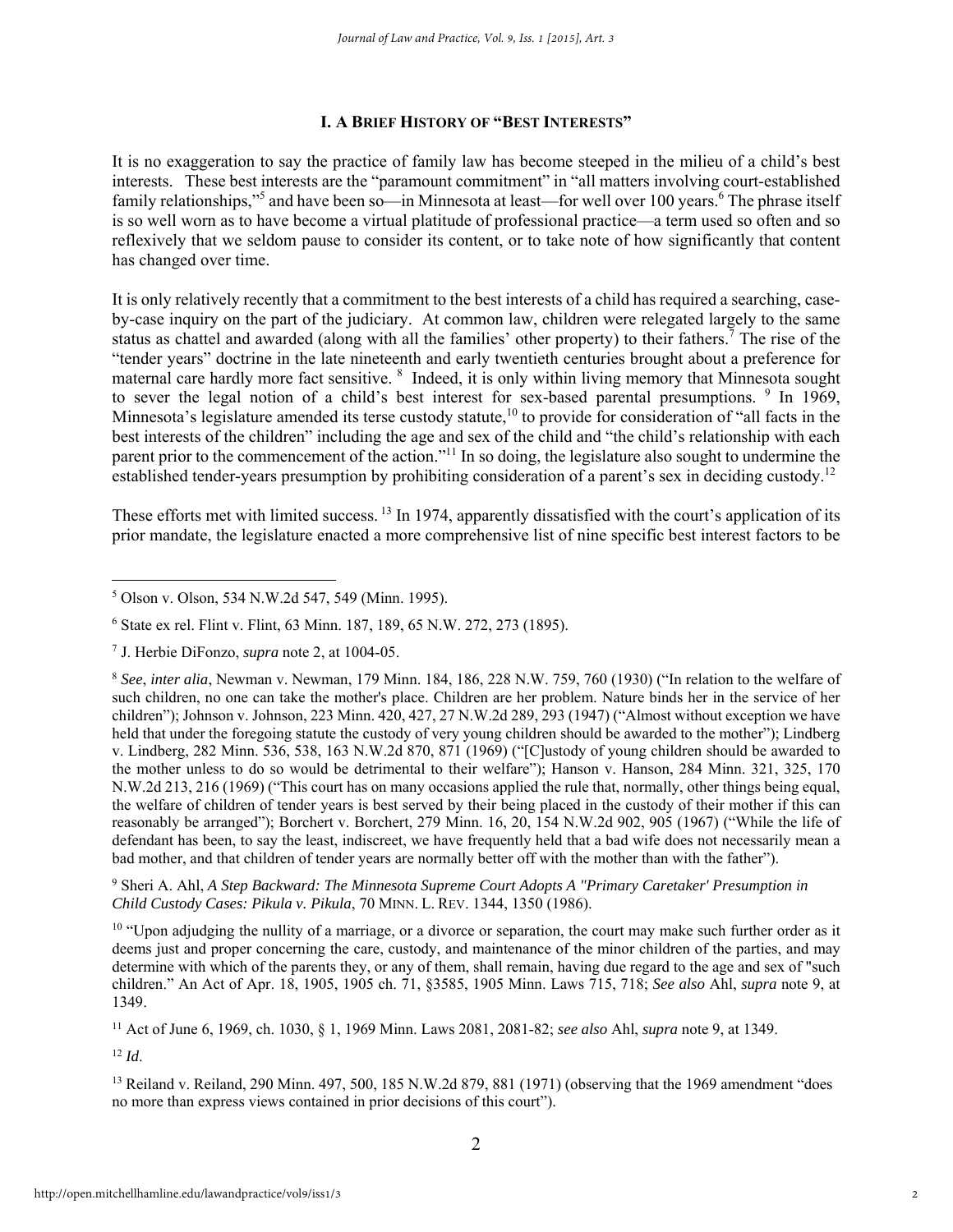considered in child custody matters.<sup>14</sup> Noticeably absent from the revised factors were the child's age and sex, further eschewing relics of the tender years era.<sup>15</sup>

Substantive change, however, remained elusive.<sup>16</sup> And, in 1978, Minnesota's best interest factors were overhauled yet again. 17 Cribbed largely from the Uniform Law Commissions Uniform Marriage and Divorce Act,<sup>18</sup> Minnesota adopted seven best interest factors (and one prohibition) which provided the statutory cornerstone for child custody determinations for the next 37 years:

 $\overline{a}$ 

(a)The love, affection and other emotional ties existing between the competing parties and the child;

(b) The capacity and disposition of competing parties to give the child love, affection and guidance and continuation of the educating and raising of the child in its religion, creed, if any, or culture;

(c)The capacity and disposition of competing parties to provide the child with food, clothing, medical care or other remedial care recognized and permitted under the laws of this state in lieu of medical care, and other material needs;

(d) The length of time the child has lived in a stable, satisfactory environment and the desirability of maintaining continuity;

(e) The permanence, as a family unit, of the existing or proposed custodial home;

(f) The mental and physical health of the competing parties;

(g) The home, school and community record of the child;

(h) The cultural background of the child;

(i) The reasonable preference of the child, if the court deems the child to be of sufficient age to express preference; and

(j) Any, other factor considered by the court to be relevant to a particular child custody dispute.

Act of Mar. 28, 1974, ch. 330, § 1, 1974 Minn. Laws 555; Ahl, *supra* note 9, at 1351.

15 Ahl, *supra* note 9, at 1377.

<sup>16</sup> *Id*. *citing* Rosenfeld v. Rosenfeld, 311 Minn. 76, 84, 249 N.W.2d 168, 172 (1976); Staudacher v. Staudacher, 310 Minn. 189, 191, 246 N.W.2d 34, 35 (1976); Davis v. Davis, 306 Minn. 536, 538, 235 N.W.2d 836, 838 (1975); Erickson v. Erickson, 300 Minn. 559, 560, 220 N.W.2d 487, 489 (1974); Petersen v. Petersen, 296 Minn. 147, 148- 49, 206 N.W.2d 658, 659 (1973) ; *see also* Gary L. Crippen & Sheila M. Stuhlman, *Minnesota's Alternatives to Primary Caretaker Placements: Too Much of A Good Thing?*, 28 WM. MITCHELL L. REV. 677, 680 (2001) (observing in reference to the 1974 amendments, "Despite these statutory changes, the dominant rule of law changed little in the courts").

17 Act of Apr. 6, 1978, ch. 772, § 39, 1978 Minn. Laws 1062, 1076-78; Ahl, *supra* note 9, at 1352.

<sup>18</sup> The court shall determine custody in accordance with the best interest of the child. The court shall consider all relevant factors including:

(1) the wishes of the child's parent or parents as to his custody;

(2) the wishes of the child as to his custodian;

(3) the interaction and interrelationship of the child with his parent or parents, his siblings, and any other person who may significantly affect the child's best interest;

(4) the child's adjustment to his home, school, and community; and

(5) the mental and physical health of all individuals involved.

The court shall not consider conduct of a proposed custodian that does not affect his relationship to the child.

§ 402. [Best Interest of Child]., Unif. Marriage & Divorce Act § 402.

<sup>&</sup>lt;sup>14</sup> The 1974 factors included: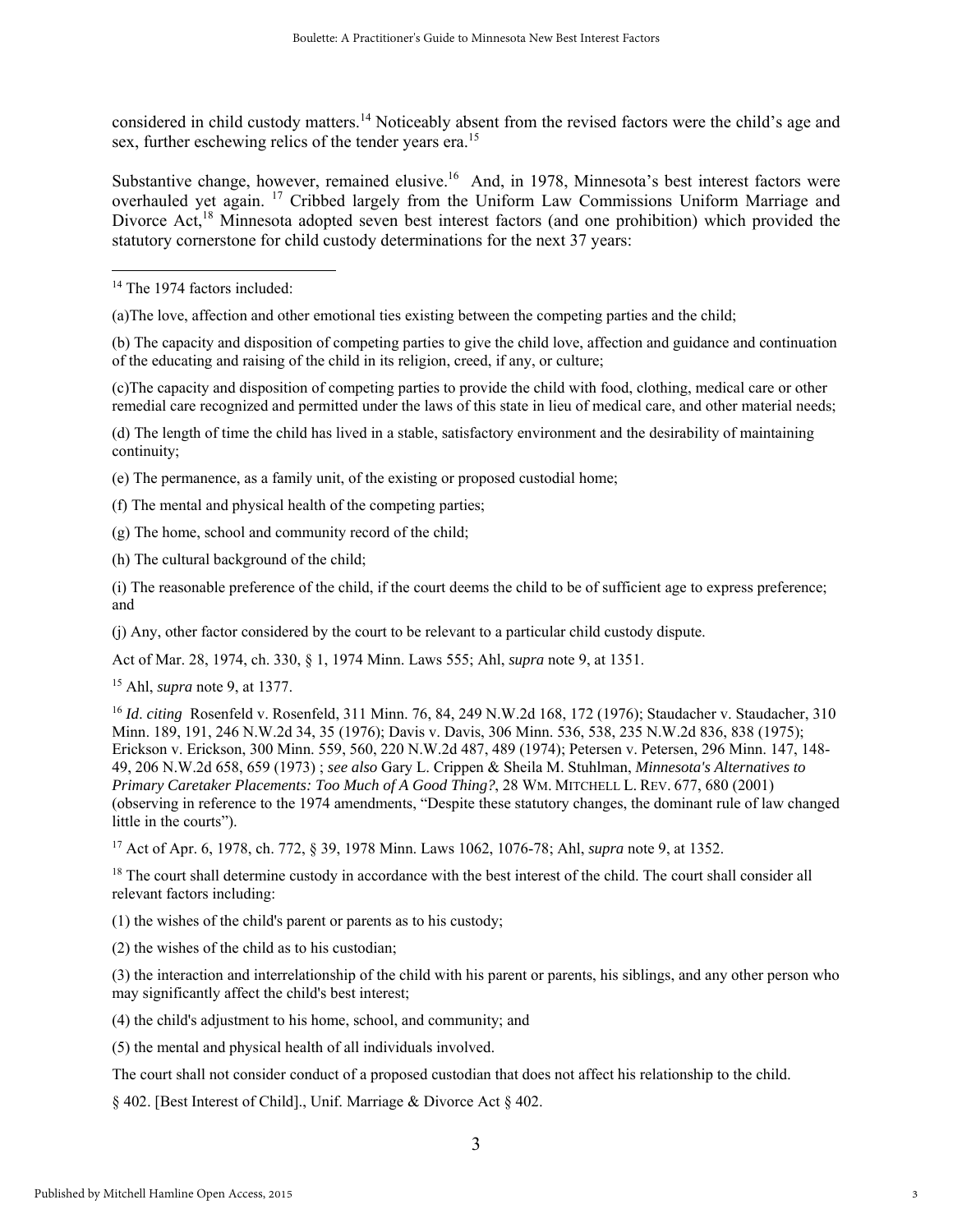(a) The wishes of the child's parent or parents as to his custody;

(b) The reasonable preference of the child, if the court deems the child to be of sufficient age to express preference;

(c) The interaction and interrelationship of the child with his parent or parents, his siblings, and any other person who may significantly affect the child's best interests;

(d) The child's adjustment to his home, school, and community;

(e) The length of time the child has lived in a stable, satisfactory environment and the desirability of maintaining continuity;

(f) The permanence, as a family unit, of the existing or proposed custodial home; and

(g) The mental and physical health of all individuals involved.

The court shall not consider conduct of a proposed custodian that does not affect his relationship to the child.<sup>19</sup>

Just a year later, in 1979, the Legislature revived two of its earlier 1974 factors, adding: "the capacity and disposition of the parties to give the child love, affection, and guidance, and to continue educating and raising the child in his culture and religion or creed, if any," and "the child's cultural background."

A regular pattern of amendment and addition to the best interest factors continued for the next twenty years. In 1981, the legislature added further texture to Minnesota's custody laws by introducing distinct physical and legal custody regimes into Minnesota's statutes, which could be awarded solely to one parent or jointly to both on the basis of best interests.<sup>20</sup> Such awards were governed by three additional best interest factors to be used in assessing joint custody requests:

- (a) The ability of parents to cooperate in the rearing of their children;
- (b) Methods for resolving disputes regarding any major decision concerning the life of the child, and the parents' willingness to use those methods; and

(c) Whether it would be detrimental to the child if one have sole authority over the child's upbringing.  $21$ 

<sup>19</sup> Act of Apr. 6, 1978, ch. 772, § 39, 1978 Minn. Laws 1062, 1076–78.

<sup>&</sup>lt;sup>20</sup> Act of June 1, 1981, ch. 349, § 5, 1981 Minn. Laws 1699, 1701-02; historically, joint or "divided" custody awards were disfavored in Minnesota, a trend that continued well into and through the 1990s. *See* Kaehler v. Kaehler, 219 Minn. 536, 539, 18 N.W.2d 312, 314 (1945); Wopata v. Wopata, 498 N.W.2d 478, 482 (Minn. App. 1993); Nolte v. Mehrens, 648 N.W.2d 727, 731 (Minn. App. 2001).

 $21$  1981 Minn. Laws 1699, 1701-02. In 1986, the legislature went still further, adopting a rebuttable presumption of joint legal custody in all cases. *See* Act of Mar. 24, 1986, ch. 406, § 1, 1986 Minn. Laws. 580. As originally enacted, no exception to the presumption was made for cases of domestic abuse. In 1990, the legislature amended the presumption to create a presumption against joint legal custody in cases of domestic abuse. An Act of Apr. 26, 1990,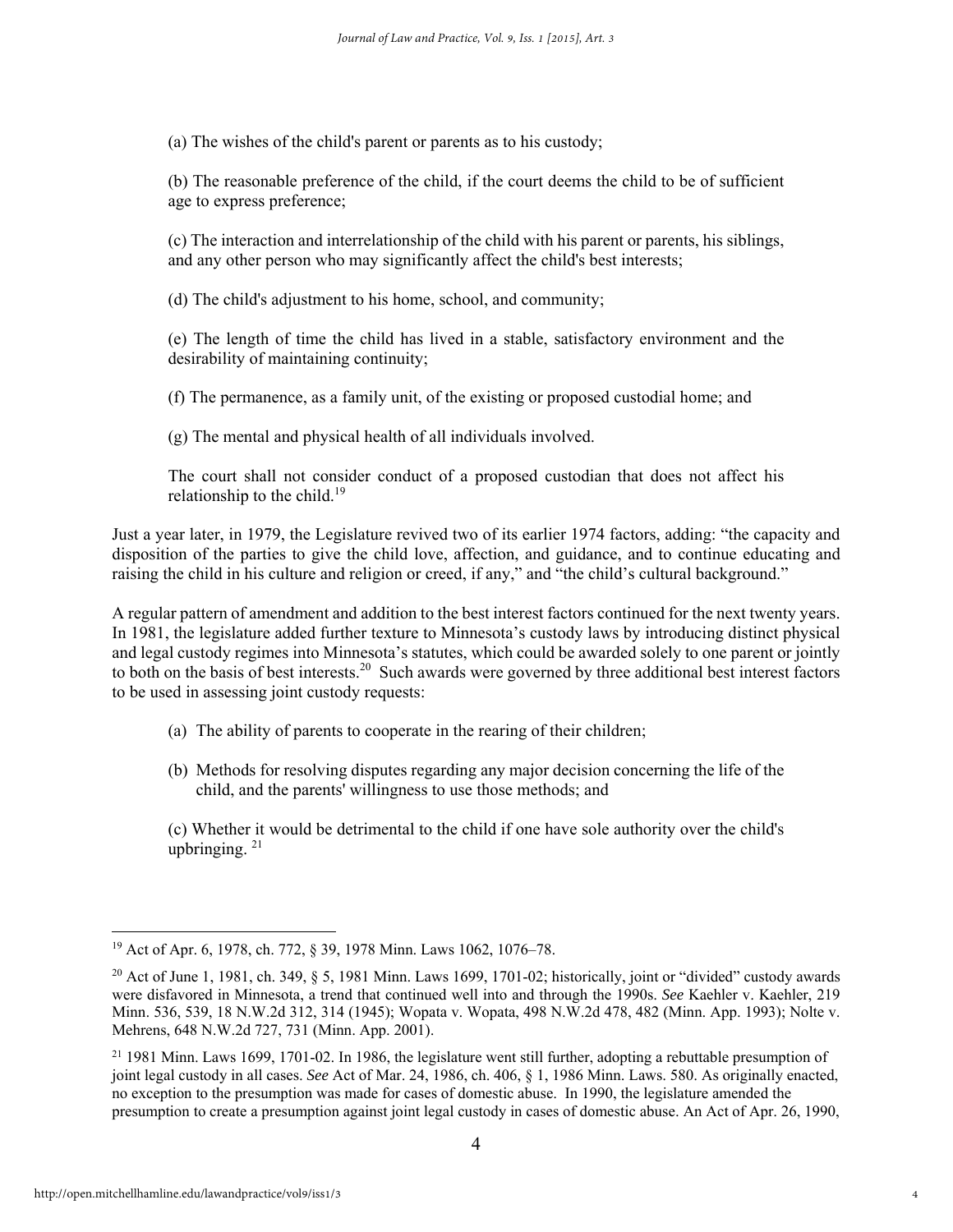Best interests considerations expanded still further in 1987 as the legislature included, "the effect on the child of the actions of an abuser, if related to domestic abuse...that has occurred between the parents." $2^{2}$ 

Despite a decade of dramatic legislative change, Minnesota's courts were slow to adopt the more searching, fact-sensitive inquiry demanded by statute, and custody awards continued to favor the traditional, (female) stay-at-home caregivers of the era.<sup>23</sup> In 1985, the Minnesota Supreme Court enshrined its reticence into a formal presumption in *Pikula v. Pikula*, holding:

[W]hen both parents seek custody of a child too young to express a preference, and one parent has been the primary caretaker of the child, custody should be awarded to the primary caretaker absent a showing that that parent is unfit to be the custodian.<sup>24</sup>

Basing its opinion in (now) dubious social science,<sup>25</sup> the Court reasoned "continuity of care with the primary caretaker" to be both "central and crucial to the best interest of the child," as well as "the single predicator of a child's well-being about which there is agreement, and which can be competently evaluated by judges."26 By contrast, the Court continued, other best interest factors "while plainly relevant to a child's wellbeing and security, are…both inherently resistant of evaluation and difficult to apply in any particular case."27 To facilitate lower courts in making primary caretaker determinations, the Supreme Court, borrowing from a West Virginia decision, adopted a non-exhaustive list of ten day-to-day care activities to be examined:

(1) preparing and planning of meals; (2) bathing, grooming and dressing; (3) purchasing, cleaning, and care of clothes; (4) medical care, including nursing and trips to physicians; (5) arranging for social interaction among peers after school, i.e. transporting to friends' houses or, for example, to girl or boy scout meetings; (6) arranging alternative care, i.e. babysitting, day-care, etc.; (7) putting child to bed at night, attending to child in the middle of the night, waking child in the morning; (8) disciplining, i.e. teaching general manners and toilet training; (9) educating, i.e., religious, cultural, social, etc.; and, (10) teaching elementary skills, i.e., reading, writing and arithmetic.<sup>28</sup>

Skeptics of *Pikula*'s approach chose another label: diaper counting.<sup>29</sup> The net effect was an "explosion of

ch. 574 § 14, 1990 Minn. Laws. 2123, 2132. A similar presumption against joint physical custody in cases of domestic abuse followed in 1991 An Act of May 29, 1991, ch. 271, § 4, 1991 Minn. Laws. 1242, 1244.

<sup>&</sup>lt;sup>22</sup> Act of May 13, 1987, ch. 106,  $\S$  1, 1987 Minn. Laws. 211. Consideration of domestic abuse was also added as a joint custody best interest factor two years later. *See* Act of May 22, 1989, ch. 248, § 3. 1989 Minn. Laws. 834, 836.

<sup>23</sup> Berndt v. Berndt, 292 N.W.2d 1, 2 (Minn. 1980).

<sup>24</sup> Pikula v. Pikula, 374 N.W.2d 705, 712 (Minn. 1985).

<sup>25</sup> Hon. James T. Swenson, *Best Interest Factors*, MINNESOTA CHILD CUSTODY DESKBOOK §7.1 (Gary Debele Ed. 2006).

<sup>26</sup> *Pikula*, 374 N.W.2d at 712.

 $^{27}$  *Id.* 

<sup>28</sup> *Pikula*, 374 N.W.2d at 713 (*citing* Garska v. McCoy, 167 W. Va. 59, 68, 278 S.E.2d 357, 362 (1981)).

<sup>29</sup> Doris Jonas Freed & Timothy B. Walker, *Family Law in the Fifty States: An Overview*, 22 FAM. L.Q. 367, 460 (1989) (observing that *Pikula* "spawned an incredible amount of litigation concerning who changed more diapers").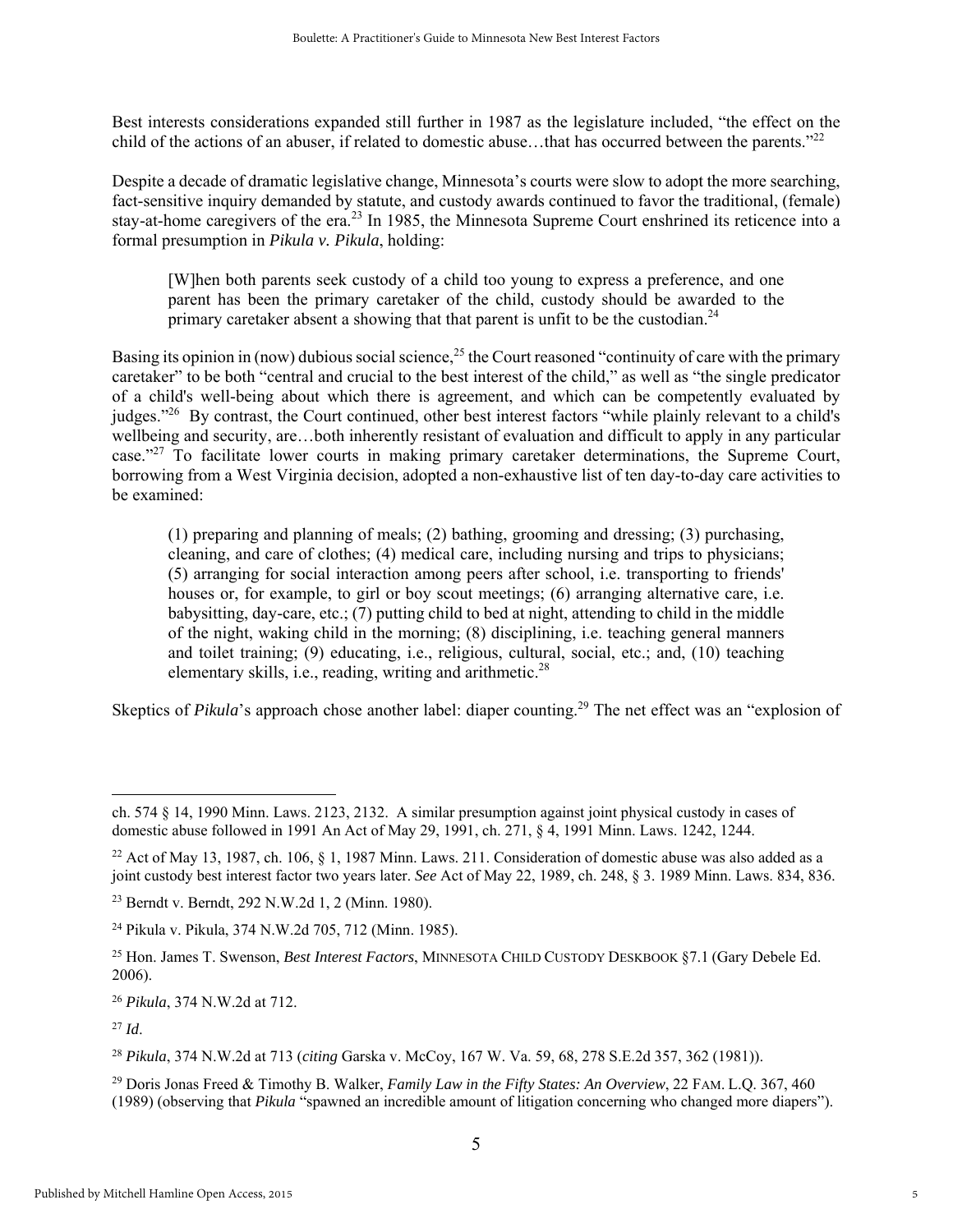litigation," $30$  and a return to the preference for maternal care in all but the most extreme circumstances. $31$ 

Unsurprisingly, *Pikula*'s reliance on presumptive placements found little support among lawmakers who had spent over a decade creating a fact-sensitive list of statutory factors.<sup>32</sup> And, in an attempt to override the primary caretaker presumption, the legislature added two new best interest factors in 1989: "the child's primary caretaker" and "the intimacy of the relationship between each parent and the child" 33 The legislature expressly prohibited one factor--including its new primary caretaker factor--from being used to the exclusion of others, thus removing the presumptive nature of primary caretaker determinations. Or so it was thought.

In the Court's eyes at least, these efforts went largely unnoticed. Mirroring its reaction following 1969's and 1974's legislative amendments, the Supreme Court adopted an attitude of veritable ennui, reaffirming its commitment to the primary caretaker presumption just six months later. In *Maxfield v. Maxfield*, a 4-3 majority of the Court reversed a trial court decision granting custody of three young children to their (nonprimary caretaker) father.<sup>34</sup> In so doing, the Court interpreted the 1989 amendments not as a rejection of *Pikula*, but of, "the mechanical way in which *Pikula* was being applied."<sup>35</sup> Despite what the dissent described as "the legislature's third attempt to force this court to abandon inflexible presumptions about who is best able to care for a young child,<sup>536</sup> a majority of the Supreme Court again affirmed the primary caretaker preference as, "the golden thread running through any best interests analysis."<sup>37</sup>

The legislature's response was as quick as it was unequivocal. In 1990, the legislature again amended Minn. Stat. § 518.17, this time to include language that did not brook disagreement: "The primary caretaker factor may not be used as a presumption in determining the best interests of the child."<sup>38</sup> After more than thirty years, the court finally took notice. 39 The primary caretaker presumption was no more.

Following the demise of the primary caretaker preference, legislative amendments in the 1990's and 2000's continued to move Minnesota towards greater support for shared-parenting arrangements and away from *Pikula*'s preference for traditional caretakers. Thus, in 1994, the legislature expanded the best interest factors to include, "the disposition of each parent to encourage and permit frequent and continuing contact

32 Ahl, *supra* note 9, at 1351.

<sup>33</sup> *See* Act of May 22, 1989, ch. 248, § 2. 1989 Minn. Laws. 834, 835-36.

<sup>34</sup> *Maxfield*, 452 N.W.2d at 219.

<sup>35</sup> *Id*. at 222.

 $\overline{a}$ 

<sup>36</sup> *Id*. at 225 (Yetka, J. dissenting).

<sup>37</sup> *Id.* at 223.

38 Act of Apr. 26, 1990, ch. 574 § 13, 1990 Minn. Laws. 2123, 2132.

<sup>30</sup> *See Crippen*, *supra* note 4, at 452.

<sup>31</sup> Maxfield v. Maxfield, 452 N.W.2d 219, 225 (Minn. 1990) (Yetka, J. dissenting) ("The *Pikula* presumption, although neutral on its face, has a readily apparent disparate impact on fathers. In other words, we seem to have completed a full cycle and are attempting to get the tender-years doctrine in through the back door so that, once again, it will be the mother who is invariably granted custody of the children unless she is found to be unfit").

<sup>39</sup> Vangsness v. Vangsness, 607 N.W.2d 468, 476-77 (Minn. Ct. App. 2000) (stating that, the 1990 "[L]egislative changes to the custody statute explain why, in the decade since *Maxfield*, no published opinion has explained, applied, or even cited (in more than a passing manner), *Maxfield* 's "golden thread" analysis. Thus, under current Minnesota law on placing custody of children in dissolution matters, the legislature requires that the decision be based on an undifferentiated balancing of the child's best interests, and the "golden thread" analysis has been abandoned in practice").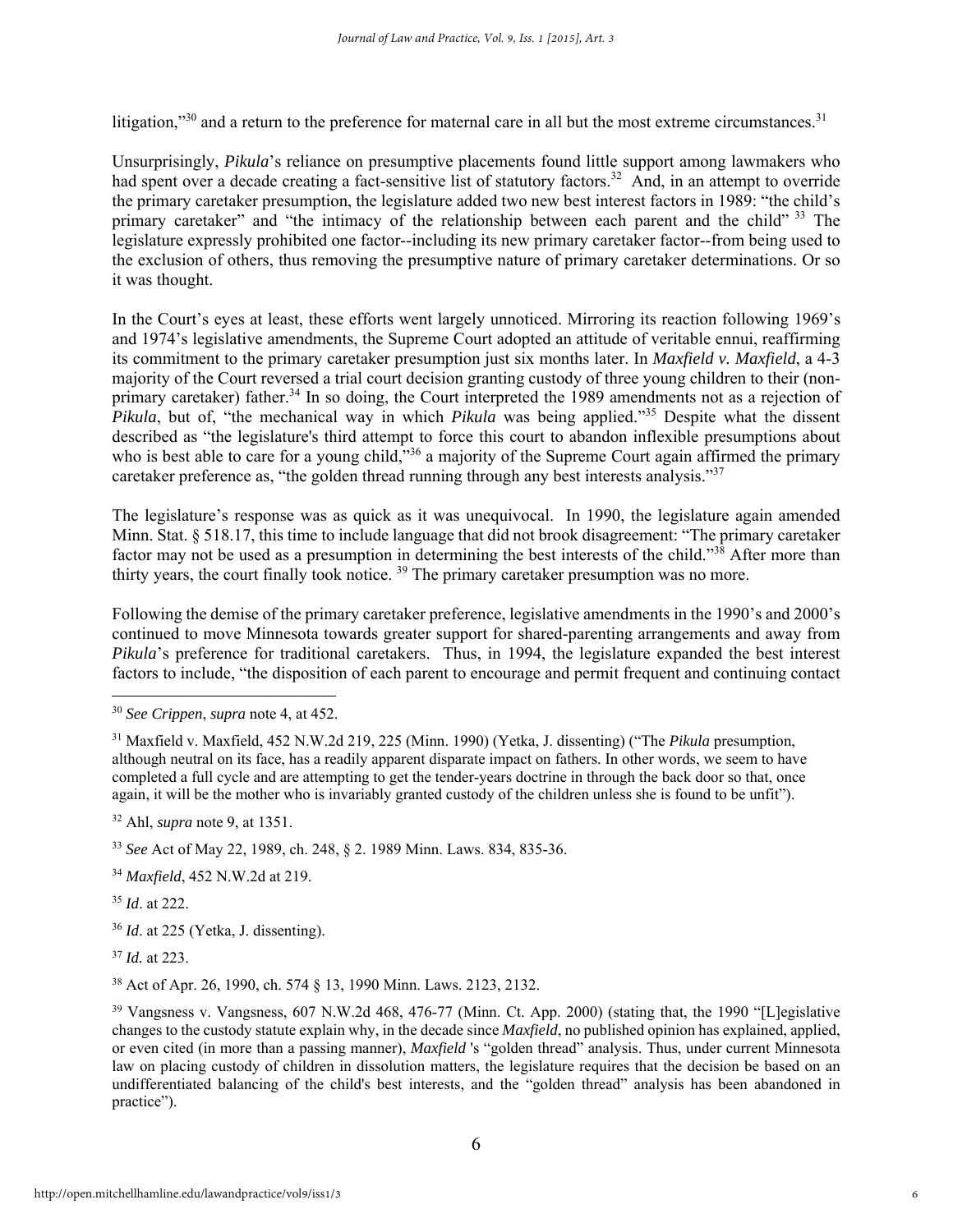by the other parent with the child." 40 And in 2000, the legislature enacted Minn. Stat. § 518.1705 to provide for parenting plans in lieu of more traditional custody labels and "visitation" schedules.<sup>41</sup>

More recently, in 2006, the legislature removed one of the last vestiges of the primary caretaker preference from Minnesota's custody statutes, legislatively overruling the Minnesota Supreme Court's decision in *Auge v. Auge*. 42 *Auge*, relying on similar notions of "continuity and stability" as *Pikula*, (though decided two years earlier), gave the parent with physical custody a presumptive right to relocate children out-ofstate absent a positive showing of endangerment.<sup>43</sup> Attacked by father's rights groups as regressive,<sup>44</sup> the amended law required courts to apply a unique set of best interest factors to requests to remove children out-of-state, while placing the burden squarely on the parent requesting remove.<sup>45</sup> The same year, the legislature also adopted a 25 percent minimum parenting time presumption—roughly equivalent to a "traditional" biweekly parenting time schedule of one weekday overnight and every other weekend.46

By the end of 2006, Minnesota's best interest factors had grown from their humble origins to a mammoth 17-factor test, with various custody presumptions (and non-presumptions).<sup>47</sup> Critics, however, remained dissatisfied.48 Minnesota laws were perceived as implicitly biased against fathers—in their application if not in their language—and drastically in need of updating to address the needs of contemporary families.<sup>49</sup>

#### **II. ADAPTING TO 21ST CENTURY FAMILIES**

Minnesota's own lurching journey towards modernizing its custody laws has largely been propelled by a decade long debate between advocates of mandatory shared parenting and proponents of case-specific decision-making. In an ironic historical reversal, the former—largely represented by "father's rights" groups—sought to protect the rights of non-custodial parents through strict joint custody presumptions, while the latter argued for preserving judicial discretion based on a multi-factor test.

Following the 2006 amendments discussed above, legislation introduced in 2007 attempted to create a rebuttable presumption of joint physical custody.<sup>50</sup> House File 1262 extended Minnesota's rebuttable joint legal custody presumption to include physical custody, while disclaiming any connection between the joint

45 MINN. STAT. § 518.175, subdiv. 3 (2006).

<sup>49</sup> *Id*. at 176.

<sup>40</sup> Act of May 6, 1994, ch. 630, art. 12, § 4, 1994 Minn. Laws. 1815, 1871.

<sup>41</sup> MINN. STAT. § 518.1705 (2014); An Act of Apr. 25, 2000, ch. 444, art. 1, § 3, 2000 Minn. Laws 980, 981; *see generally* Heather Crosby, *The Irretrievable Breakdown of the Child: Minnesota's Move Toward Parenting Plans*, 21 HAMLINE J. PUB. L. & POL'Y 489, 491 (2000); Theresa A. Peterson, *The State of Child Custody in Minnesota: Why Minnesota Should Enact the Parenting Plan Legislation*, 25 WM. MITCHELL L. REV. 1577, 1579 (1999).

<sup>42</sup> Act of May 22, 2006, ch. 280, § 13, 2006 Minn. Laws 1, 7–8; Auge v. Auge, 334 N.W.2d 393 (Minn. 1983).

<sup>43</sup> Auge v. Auge, 334 N.W.2d at 399.

<sup>&</sup>lt;sup>44</sup> Sheree Speer, *Moving the Kids: What Would Solomon Do?*, BENCH & B. MINN., Oct. 2006, at 24, 26.

<sup>46</sup> Act of May 22, 2006, ch. 280, §§ 11-12, 2006 Minn. Laws. 1, 7.

<sup>47</sup> MINN. STAT. § 518.17 (2006).

<sup>48</sup> *See generally*, Nicole M. Schave, *"Best Interests" of Minnesota: Adopting A Presumption of Joint Physical Custody*, 33 HAMLINE J. PUB. L. & POL'Y 165 (2011).

<sup>50</sup> William A. Winter & Michael P. Boulette, *Custody and Parenting Time Minnesota Amendments Codify Compromises*, BENCH & B. MINN., Oct. 2014, at 20, 21.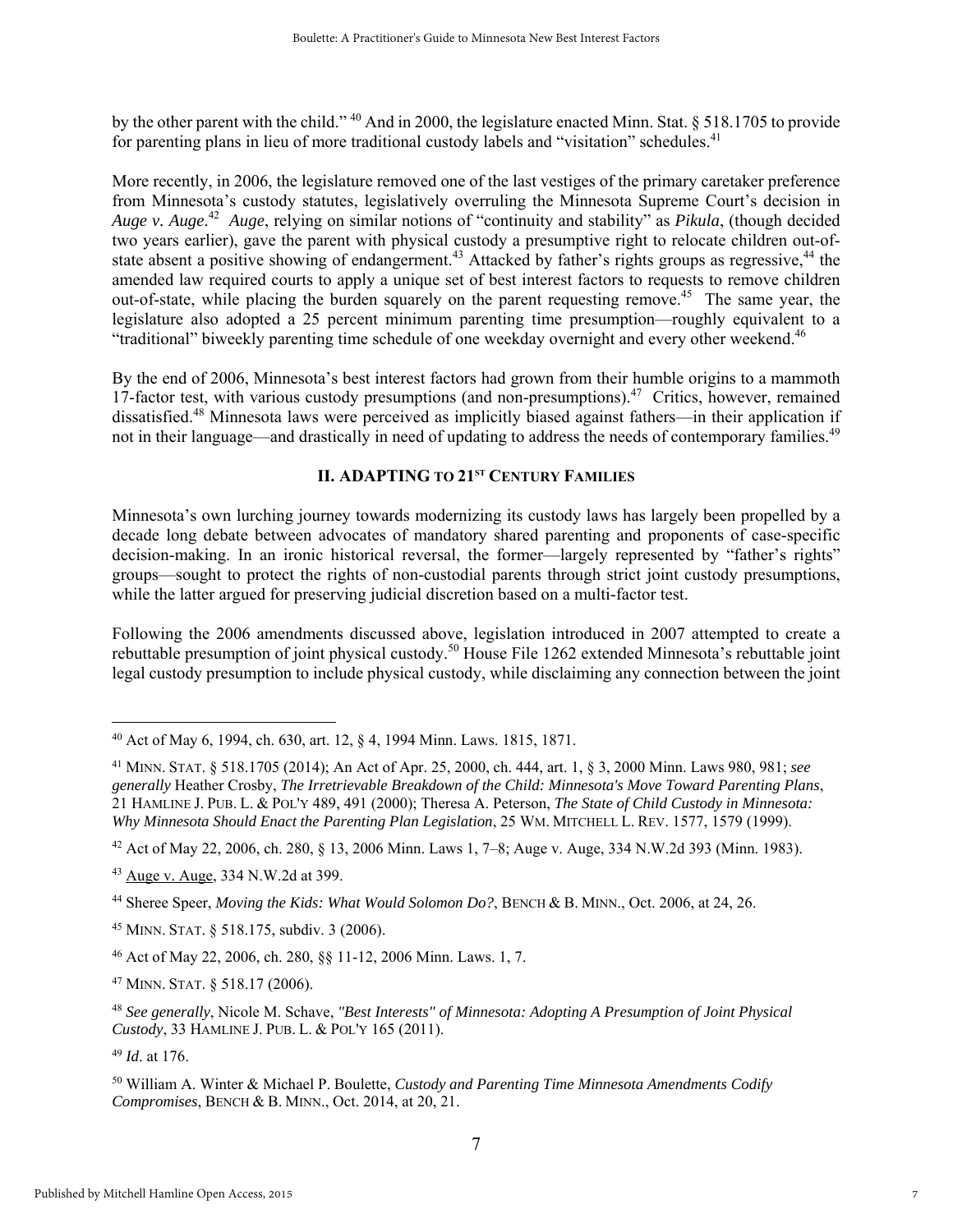physical custody label and equal parenting time.<sup>51</sup> Despite this significant caveat, the bill failed to garner sufficient support, and proponents were forced to settle for a study group to evaluate the potential effects of a joint physical custody presumption.<sup>52</sup>

The study group issued its final report on January 14, 2009, <sup>53</sup> and, despite a distinguished membership, its recommendations amounted to little more than a call for further study.<sup>54</sup> Proposals for immediate, legislative change were similarly milquetoast:

We recommend that any statutory changes enacted by the Minnesota Legislature affecting the custody or parenting of minor children increasingly promote and allow for the cooperative agreements between the parties.

We recommend that any statutory changes enacted by the Minnesota Legislature affecting the custody or parenting of minor children continue to provide the ability for the court to consider the individual needs of children and families, including the child's support system of extended family members, friends, and community.

We recommend that any statutory changes enacted by the Minnesota Legislature affecting the custody or parenting of minor children consider the essential importance of the safety of children and parents.

We recommend amending current statutes to make it clear that current law provides no presumption for or against joint physical custody, except in cases of domestic abuse, in which case there would be a rebuttable presumption against joint physical custody.<sup>55</sup>

Notably, the final recommendation—proclaiming Minnesota agnostic on the issue of joint versus sole physical custody—did little more than restate current case law.56

The report's guarded conclusions did little to deter advocates of presumptive shared-parenting. In 2011, a bipartisan group of lawmakers introduced an even more ambitious bill: House File 322 providing for a presumption of joint physical custody and equal parenting time in virtually all cases.<sup>57</sup> Following debate

<sup>54</sup> *Id*. at 5.

 $\overline{a}$ 

<sup>55</sup> *Id*. at 21.

57 H.F. 322, 87th Leg., Reg. Sess. (Minn. 2011-2012). The bill, as introduced, provided in relevant part:

(a) In cases of marital dissolution or unmarried parentage, when paternity has been established, both parents enjoy a rebuttable presumption of joint legal and joint physical custody of their children, and a rebuttable presumption the court will award a parenting minimum of 45.1 percent for each parent.

<sup>51</sup> H.F. 1262, 85th Leg., Reg. Sess. (Minn. 2007-2008).

<sup>52</sup> Minn. H.J., 85th Leg., Reg. Sess. 9180-81 (2007-2008); An Act of May 8, 2008, ch. 299, § 25, 2008 Minn. Laws 1, 14.

<sup>53</sup> MINNESOTA JOINT PHYSICAL CHILD CUSTODY PRESUMPTION STUDY GROUP REPORT (2009) http://www.mncourts.gov/Documents/0/Public/NewsPostings/MN\_Joint\_Physical\_Child\_Custody\_Presumption\_St udy\_Group\_Report\_2009\_DSprint.pdf.

<sup>56</sup> Schallinger v. Schallinger, 699 N.W.2d 15, 19 (Minn. Ct. App. 2005) ("There is neither a statutory presumption disfavoring joint physical custody, nor is there a preference against joint physical custody if the district court finds that it is in the best interest of the child and the four joint custody factors support such a determination.").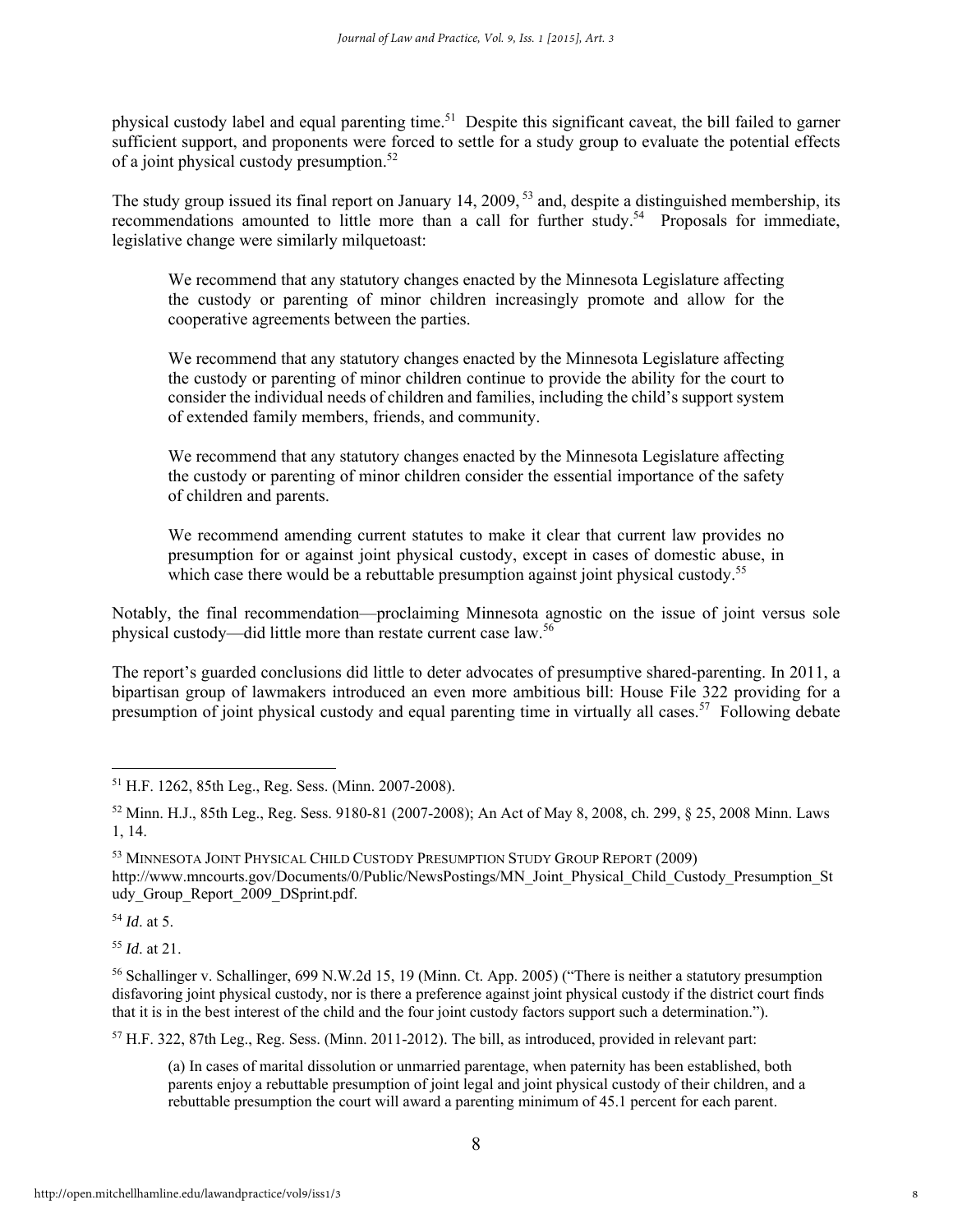in both the House and Senate, House File 322 was substantially amended to allow instead for an increase in the minimum parenting time presumption, from 25 percent to 35 percent (equivalent to roughly one additional overnight on a bi-weekly basis).<sup>58</sup>

Despite strong bipartisan support in both the House and Senate, the Governor pocket vetoed House File 322 based on objections from the family law community.<sup>59</sup> In his veto letter, the Governor cautioned "[e]very marriage is different; therefore, each divorce has its own unique set of facts, conditions, and circumstances. Thus it is very difficult to codify one set of presumptions and preferences, which will apply to every family situation."<sup>60</sup> In closing, however, the Governor encouraged collaboration between competing stakeholders, challenging them to draft consensus legislation, which could be adopted the following session:

My view is that this dialogue and, hopefully, collaboration among legislators of both parties and the various stakeholders should continue into the 2013 Legislative Session. I will commit experts from my administration to become even more engaged, with the goal of producing legislation, which I can sign into law next year.<sup>61</sup>

Heading the governor's call for collaboration, an *ad hoc* coalition began working to develop consensus legislation. 62 Referring to themselves as the Custody Dialogue Group, stakeholders included several organizations from the 2009 Study Group Report (the Minnesota State Bar Association's Family Law Section, the Minnesota Coalition for Battered Women, the Minnesota Chapter of the American Academy of Matrimonial Lawyers, and the Center for Parental Responsibility), as well as the Minnesota Legal Advocacy Project, the Minnesota Chapter of the Association of Family and Conciliation Courts, and Family Innocence Project.<sup>63</sup>

 <sup>(</sup>b) The burden of overcoming the presumption rests on the parent challenging the presumption. The presumption may only be overcome by demonstrating and unfitness of the parent being challenged that would cause substantial harm to the children. The clear and convincing evidence standard must be used in making a fitness determination.

<sup>(</sup>c) Knowingly making false allegations of child or spousal abuse is sufficient grounds to challenge the parental fitness of the accuser. Allegations raised in the context of divorce or custody proceedings deserve heighted scrutiny as to their veracity.

<sup>(</sup>d) Allegations of substance abuse, mental illness, spousal or child abuse or neglect, and any subsequent issuance of protective orders are not sufficient to cause cessation or reduction in parent and child contact. When the fitness of a parent is challenged, the court must find by clear and convincing evidence that the parent's behaviors would qualify the parent's child to be found in need of protective services under section 260C.007, subdivisions 13 and 15 or the parent is found to meet the criteria as a chemically dependent person under section 253B.02, subdivision 2. In no instance may the court limit parent and child contact absent compelling necessity to prevent substantial and imminent harm to the child.

<sup>58</sup> S.J. 87th Leg., Reg. Sess. 6837 (Minn. 2011–2012).

<sup>59</sup> Winter & Boulette, *supra* note 50.

<sup>60</sup> H.J., 87th Leg., Reg. Sess. 10063–10064 (Minn. 2011-2012).

<sup>61</sup> *Id*. at 10064.

<sup>62</sup> Mindy F. Mitnick & Michael D. Dittberner, *Minnesota Overhauls Best Interest Factors*, ASSOCIATION OF FAMILY & CONCILIATION COURTS ENEWS, 8 (Dec. 2015),

http://www.afccnet.org/Portals/0/PublicDocuments/eNEWS/eNews%2012.23.pdf?ver=2015-12-29-094742-000.

<sup>63</sup> Winter & Boulette, *supra* note 50, at 21.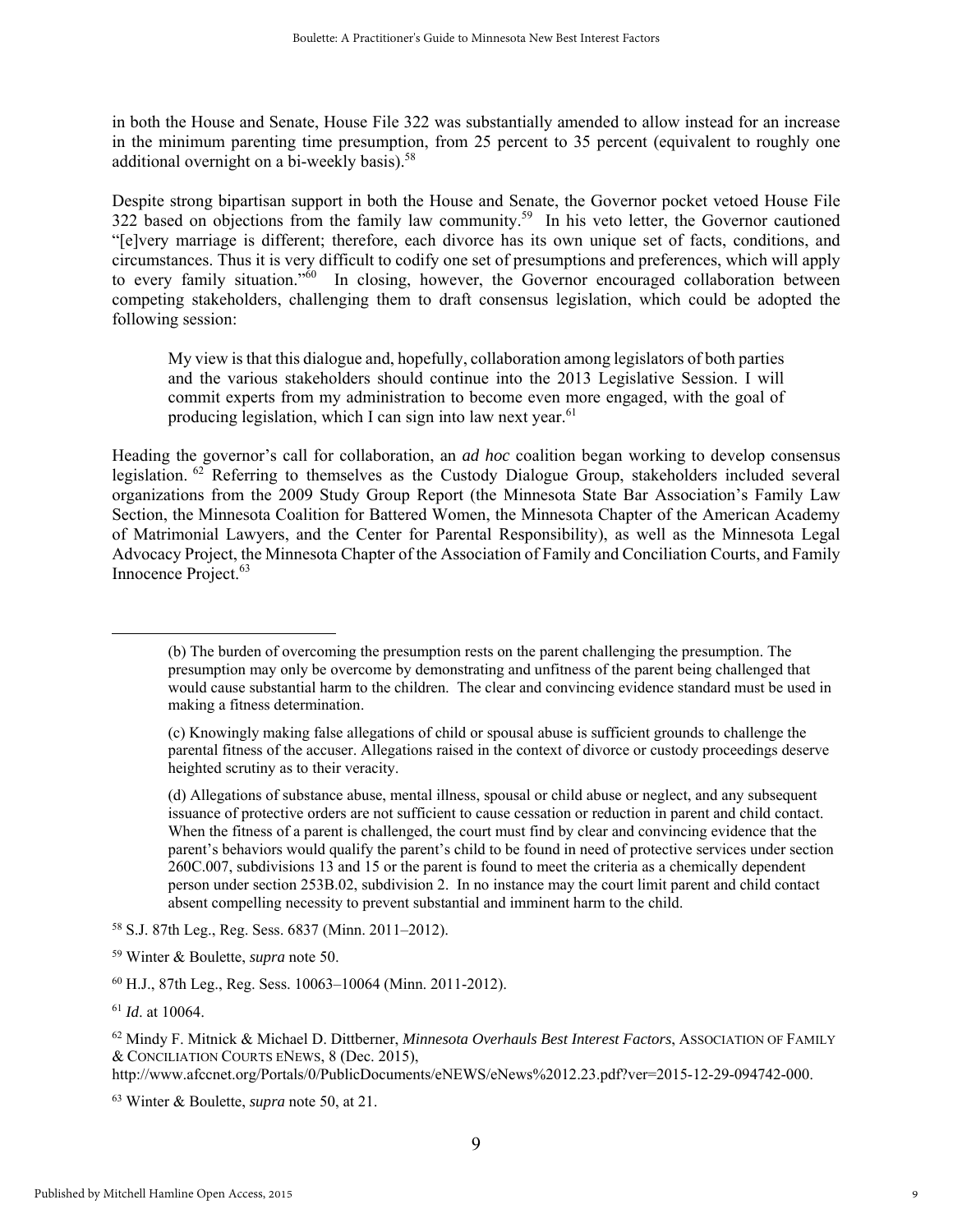Working with the assistance of an outside facilitator, the Dialogue Group began by developing 26 consensus principles to guide their work, including: (1) reducing family conflict, (2) focusing on children's needs, (3) providing safety for all, (4) maintaining confidence in the judicial system, and (5) recognizing the diverse contexts in which children live.<sup>64</sup> The Dialogue Group then worked to create consensus legislation on a range of family law issues from parenting time, to child support, and even division of child tax dependency exemptions.<sup>65</sup> Their efforts were rewarded with the passage of modest legislative amendments in 2014,<sup>66</sup> and an array of amendments to the family law statutes in 2015, including the overhaul of Minnesota's best interest factors.<sup>67</sup>

#### **III. AN INTRODUCTION TO MINNESOTA'S NEW BEST INTEREST FACTORS**

Of course, understanding the genesis of Minnesota's new best interest factors can hardly suffice. History may be instructive, but it is also limited. Applying these new factors in any given case necessarily requires a factor-by-factor analysis to recognize both the ways in which these new factors build and expand on their predecessors, as well as those ways in which they are *sui generis*.

In applying this new statute, practitioners and decision-makers must first be mindful of a new "core principle" running through Minnesota's best interest factors.<sup>68</sup> In place of *Maxfield*'s declaration that the: "[G]olden thread running through any best interests analysis is the importance, for a young child in particular, of its bond with the primary parent,"69 Minnesota's new best interest factors adopt a new "golden thread": "that it is in the best interests of the child to promote the child's healthy growth and development through *safe, stable, nurturing* relationships *between a child and both parents*."70 Not only does this principle govern the application of all 12 of the new best interest factors, it may not be cast aside lightly. Instead, courts must

[C]onsider both parents as having the capacity to develop and sustain nurturing relationships with their children unless there are substantial reasons to believe otherwise. In assessing whether parents are capable of sustaining nurturing relationships with their children, the court shall recognize that there are many ways that parents can respond to a child's needs with sensitivity and provide the child love and guidance, and these may differ between parents and among cultures.<sup>71</sup>

While a court's final custody and parenting time decision must specifically consider each of the twelve statutory best interest factors, this analysis will necessarily be guided (and perhaps shaped) by an appreciation of a child's need for both parents. Moreover, as the court considers how best to promote these relationships, it will be guided by core values of safety, stability, and nurturance for the child.

<sup>64</sup> Mitnick & Dittberner, *supra* note 62. *See Minnesota Custody Dialogue Group Principles*, FAMILY-IN-LAW.COM (Apr. 5, 2013), http://family-in-law.com/wp-content/uploads/2015/02/Minnesota-Custody-Dialogue-Principles-Final.doc.

<sup>65</sup> H.F. 446, H.F. 451, H.F. 464, H.F. 465, H.F. 512, H.F. 518, 89th Leg., Reg. Sess. (Minn. 2015-2016).

<sup>66</sup> *Id*.; *see also* Act of May 1, 2014, ch. 197, §§ 1–3, 2014 Minn. Laws 1–3.

<sup>67</sup> Act of May 11, 2015, ch. 30, art. 1, § 3, 2015 Minn. Laws 1, 2.

<sup>68</sup> Mitnick & Dittberner, *supra* note 62.

<sup>69</sup> *Maxfield*, 452 N.W.2d at 223.

<sup>70</sup> MINN. STAT. § 518.17, subdiv.1(b)(2) (2016) (emphasis added).

<sup>&</sup>lt;sup>71</sup> MINN. STAT. § 518.17, subdiv.1(b)(3) (2016).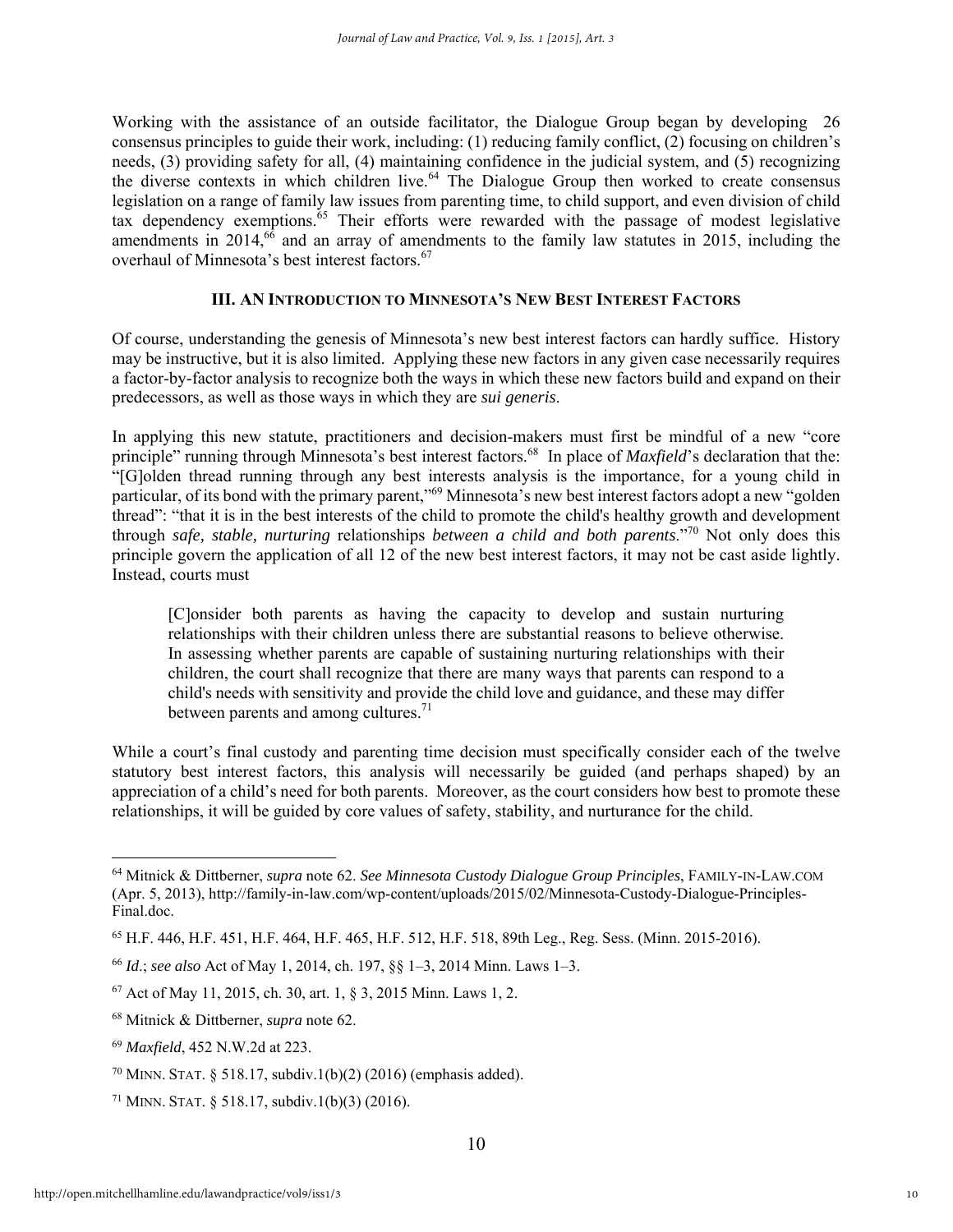With this new "golden thread" in mind, then, courts and practitioners must consider each of the twelve factors, some new, some simply revised, to determine a final designation of legal custody, physical custody, and an appropriate parenting time schedule, and make detailed findings explaining how each factor lead to its conclusions.72 Similarly, this article will explore each best interest factor in turn, and offer practical suggestions for analysis and application.

#### *(1) The child's physical, emotional, cultural, spiritual, and other needs, and the effect of the proposed arrangements on the child's needs and development.*

While the new best interest factors and their authors provide no one paramount factor,<sup>73</sup> and "no order of importance [between] the factors<sup>"74</sup> the structure of Minn. Stat. § 518.17's revisions conveys an unmistakable message as to its shift in focus.<sup>75</sup> In place of "the wishes of the child's parents as to custody," the revised best interest factors place the child's needs as the opening consideration.<sup>76</sup> The structural shifts mirrors the desire to "shift [the] focus from the rights of parents to the needs of children," as the primary determiner of custody and parenting time questions.<sup>77</sup> Under this analysis, custody determinations are no longer a matter of what the parents want or deserve (weighed against their historical caretaking), but a question of what custody and parenting arrangement best fits the children's needs on an ongoing basis.<sup>78</sup> Though parents and practitioners have long been encouraged to consider the children's needs in custody and parenting time matters, $79$  this factor represents the first time such needs have become an explicit part of the statutory calculus. The shift in the best interest factors towards prioritizing the needs of children is further reflected in the standard for modifying parenting time schedules, amended in 2014 to provide "consideration of a child's best interest includes a child's changing developmental needs."80 By shifting focus onto a child's needs (and away from historical parenting responsibilities), the Dialogue Group hoped to end, or at least diminish, the "perception that the issue of custody was a win-lose contest between parents."<sup>81</sup>

Notably, the factor's oblique reference to the "proposed arrangements," remains the sole, vestigial remnant of "the wishes of the child's parents as to custody." Parental preference has taken on a distinctly subordinate status.<sup>82</sup>

 $\overline{a}$ 

<sup>74</sup> *Id*.; *see also* MINN. STAT. §518.17, subdiv. 1 (2016).

<sup>75</sup> *See Minnesota Custody Dialogue supra* note 64, at 22 ("The re-write of the Best Interest Factors was focused through the lens of meeting children's diverse needs and promoting their healthy development").

<sup>76</sup> *Compare* MINN. STAT. §518.17, subdiv. 1 (2015), *with* MINN. STAT. §518.17, subdiv. 1 (2014).

77 Mitnick & Dittberner, *supra* note 62.

<sup>78</sup> *Id*. at 10; *c.f. Pikula*, 374 N.W.2d at 713.

<sup>79</sup> *See* Swenson, *supra* note 25, at §7.2(A); *see also* Minnesota Supreme Court Advisory Task Force on Visitation and Child Support Enforcement, A PARENTAL GUIDE TO MAKING CHILD-FOCUSED PARENTING TIME DECISIONS 8 (Jan. 2001).

80 MINN. STAT. § 518.175, subdiv. 5(a) (2014).

<sup>81</sup> *See Minnesota Custody Dialogue*, *supra* note 64, at 22. *See also* Mitnick & Dittberner, *supra* note 62 (observing that the new factors "switch the focus from the battle between parents to understanding the needs of children").

<sup>82</sup> *See* Swenson *supra* note 25, at §7.2(A) (questioning whether "the parents' wishes add anything to the [best interest] analysis").

 $72$  MINN. STAT. § 518.17, subdiv. 1(b)(1) (2016).

<sup>73</sup> *Id*.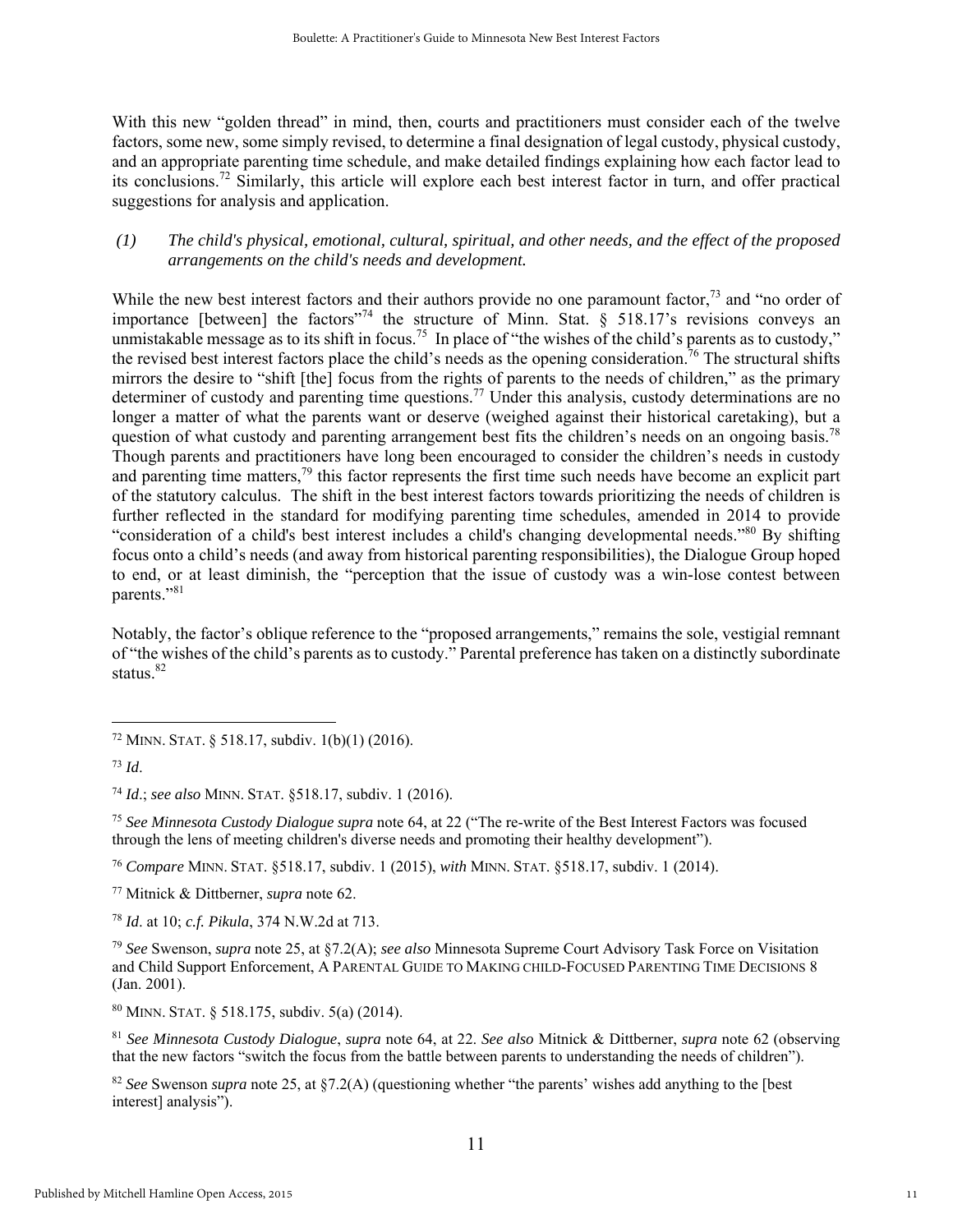*(2) Any special medical, mental health, or educational needs that the child may have that may require special parenting arrangements or access to recommended services;* 

Lest parents and practitioners miss the message, it is the child's needs that warrant primary consideration in all custody and parenting time matters, including any "special medical, mental health or education needs."<sup>83</sup> While consideration of a child's special needs was hardly unheard of in case law, <sup>84</sup>the new Factor provides a more "explicit consideration of children with special needs,"85 and, "alert[s] the court to unique needs that may be present for the child and includ[es] them in the consideration of parenting arrangements."<sup>86</sup> Such additional specificity is undoubtedly overdue given 2010 data demonstrating that approximately 5% of school-age children in Minnesota are reported as having a disability. $87$ 

*(3) The reasonable preference of the child, if the court deems the child to be of sufficient ability, age, and maturity to express an independent, reliable preference;* 

As in Minnesota's pre-2015 factors, a child's preference remains one factor for consideration in determining best interests. Such preferences may even become an "overwhelming consideration" in determining custody of an older, teenage child.<sup>88</sup> However, as with its predecessor, consideration of a child's preference "does" not permit a court to delegate to children its role of determining an appropriate [parenting time] schedule or the role of the custodial parent to make specific arrangements to comply with that schedule."89 Most notably, the revised factor providers for a more nuanced evaluation of a child's preferences. Instead defaulting to a solely age-based threshold for evaluating a child's preference,  $90$  new statutory language asks the court to evaluate the reliability and independence of that preference. Such an approach is certainly not novel, but remains consistent with case law looking to reliability<sup>91</sup> and independence<sup>92</sup> of a child's preference where concerns exist regarding the potential for parental manipulation. Also as before, the need

 $\overline{a}$ 

88 Ross v. Ross, 477 N.W.2d 753, 756 (Minn. Ct. App. 1991).

89 Barrett v. Barrett, 394 N.W.2d 274, 279 (Minn. Ct. App. 1986).

91 Schwamb v. Schwamb, 395 N.W.2d 732, 735 (Minn. Ct. App. 1986) (preference deemed not to be reliable where it results from parental coaching).

92 In re Weber, 653 N.W.2d 804, 810 (Minn. Ct. App. 2002) (child's "expressed preference for a change in custody resulted from manipulation by his father"); Hoffa v. Hoffa, 382 N.W.2d 522, 525 (Minn. Ct. App. 1986) ("the children's preference was not a reasonable one because it was tainted by manipulative conduct "); Roehrdanz v. Roehrdanz, 438 N.W.2d 687, 691 (Minn. Ct. App. 1989) ("We do not believe that the children's custodial preference in this case, so clearly influenced by their father's manipulation, is determinative of their best interests").

<sup>83</sup> MINN. STAT. § 518.15, subdiv. 1(a)(1).

<sup>84</sup> *See* Psyck v. Wojtsiak, 400 N.W.2d 409, 413 (Minn. Ct. App. 1987) (reversing a district court's refusal to modify custody where a child with disabilities "improved considerably" in the care of the other parent, and the child's "selfesteem and performance had significantly increased in the time he had been living with his father"); *see also* In re Custody of N.A.K., 649 N.W.2d 166, 176 (Minn. 2002) (suggesting that a child's special needs my create "extraordinary circumstances" sufficient to warrant granting custody to a non-parent.")

<sup>85</sup> *See* Mitnick & Dittberrner, *supra* note 62.

<sup>86</sup> *See Minnesota Custody Dialogue*, *supra* note 64, at 23.

<sup>87</sup> Matthew W. Brault, *School Aged Children with Disabilities in U.S. Metropolitan Statistical Areas: 2010*, American Community Survey Briefs 4 (Nov. 2011), http://www.census.gov/prod/2011pubs/acsbr10-12.pdf.

<sup>90</sup> *See Maxfield*, 452 N.W.2d at 223 (holding that a 10 year old child was old enough and mature enough to "express a preference where and with whom he wishes to live during his approaching teenage years"); *see also* Mowers v. Mowers, 406 N.W.2d 60, 64 (Minn. Ct. App. 1987) (affirming consideration of the preferences of a child age 7 years, 10 months).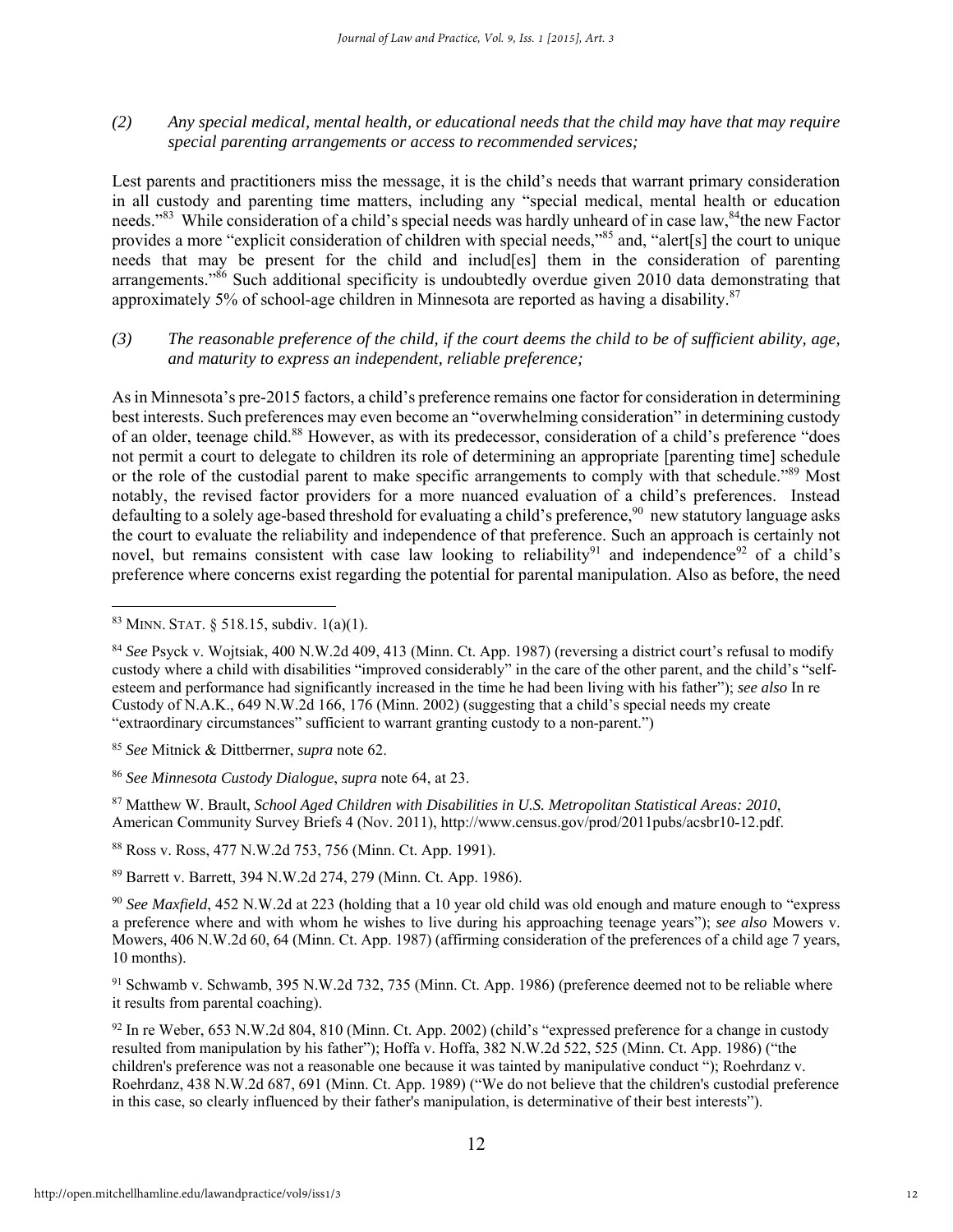to weigh a child's preference—even her mature, independent and reliable preference—has little bearing on the wisdom of offering that preference as evidence. Practitioners should continue to be mindful that eliciting a preference from a child in open court or even in a judicial interview may have strong, adverse consequences for the child.<sup>93</sup>

*(4) Whether domestic abuse, as defined in section 518B.01, has occurred in the parents' or either parent's household or relationship; the nature and context of the domestic abuse; and the implications of the domestic abuse for parenting and for the child's safety, well-being, and developmental needs;* 

Since 1987, Minnesota's best interest factors have provided for an explicit consideration of domestic abuse.<sup>94</sup> However, section 518.17's domestic abuse factor previously looked only to "the effect on the child of the actions of an abuser."95 This limited consideration of domestic abuse fell short, ignoring the myriad ways in which abuse can manifest (e.g. its nature and context), and the broader implications for abuse on parents and parenting as distinct from simply the "effect on the child of the actions of an abuser."<sup>96</sup>

By contrast, the revise factor draws nearly verbatim from work from the National Child Custody Differentiation Project. <sup>97</sup> The Custody Differentiation Project pioneered "an approach to domestic violence-informed decision making" characterized by four discrete steps of identifying abuse, determining its nature and context, determining its implications, and accounting for the abuse's nature, context, and implications.98 Adopting much of the Project's analytical framework, the revised domestic abuse factor asks courts to engage in a similar multi-step inquiry. First, the court must determine whether abuse, as defined by Minnesota's Domestic Abuse Act,<sup>99</sup> has occurred.<sup>100</sup> Second, if abuse has occurred, the court

 $\overline{a}$ 

<sup>96</sup> *See e.g.* Luedtke v. Luedtke, No. A04-2347, 2005 WL 3289383, at \*2 (Minn. Ct. App. Dec. 6, 2005) (affirming district court determination "that any acts of abuse that may have occurred between the parties did not affect the children, and, therefore, the acts did not control the custody decision").

<sup>97</sup> *See* Gabrielle Davis, *A Systematic Approach to Domestic Abuse—Informed Child Custody Decision Making in Family Law Cases*, 53 FAM. CT. REV. 565 (2015); *see also* Nancy Ver Steegh and Gabrielle Davis, *Calculating Safety: Reckoning with Domestic Violence in the Context of Child Support Parenting Time Initiatives*, 53 FAM. CT. REV. 279 (2015).

98 Davis, *supra* note 90, at 565–566.

<sup>99</sup> *See* MINN. STAT. § 518B.01, subdiv. 2(a):

"Domestic abuse" means the following, if committed against a family or household member by a family or household member:

(1) physical harm, bodily injury, or assault;

(2) the infliction of fear of imminent physical harm, bodily injury, or assault; or

(3) terroristic threats, within the meaning of section 609.713, subdivision 1; criminal sexual conduct, within the meaning of section 609.342, 609.343, 609.344, 609.345, or 609.3451; or interference with an emergency call within the meaning of section 609.78, subdivision 2.

100 Notably, the Custody Differentiation Project advises that at the early stage of identifying abuse, "practitioners employ a screening device that is sensitive to a broad range of characteristics, including physical, sexual, emotional, economic, and coercive controlling abuse." Davis, note 90 *supra* at 568. By maintaining a limited understanding of

<sup>93</sup> Anderson v. Sullivan, No. CX-01-1932, 2002 WL 31368113, at \*3 (Minn. Ct. App. Oct. 22, 2002) ("Putting a 14 year-old child on the witness stand in the midst of a bitter custody dispute, to determine which parent she loves more, would be entirely inappropriate").

<sup>94</sup> Act of May 13, 1987, ch. 106, § 1, 1987 Minn. Laws. 211.

<sup>95</sup> MINN. STAT. § 518.17 (2014).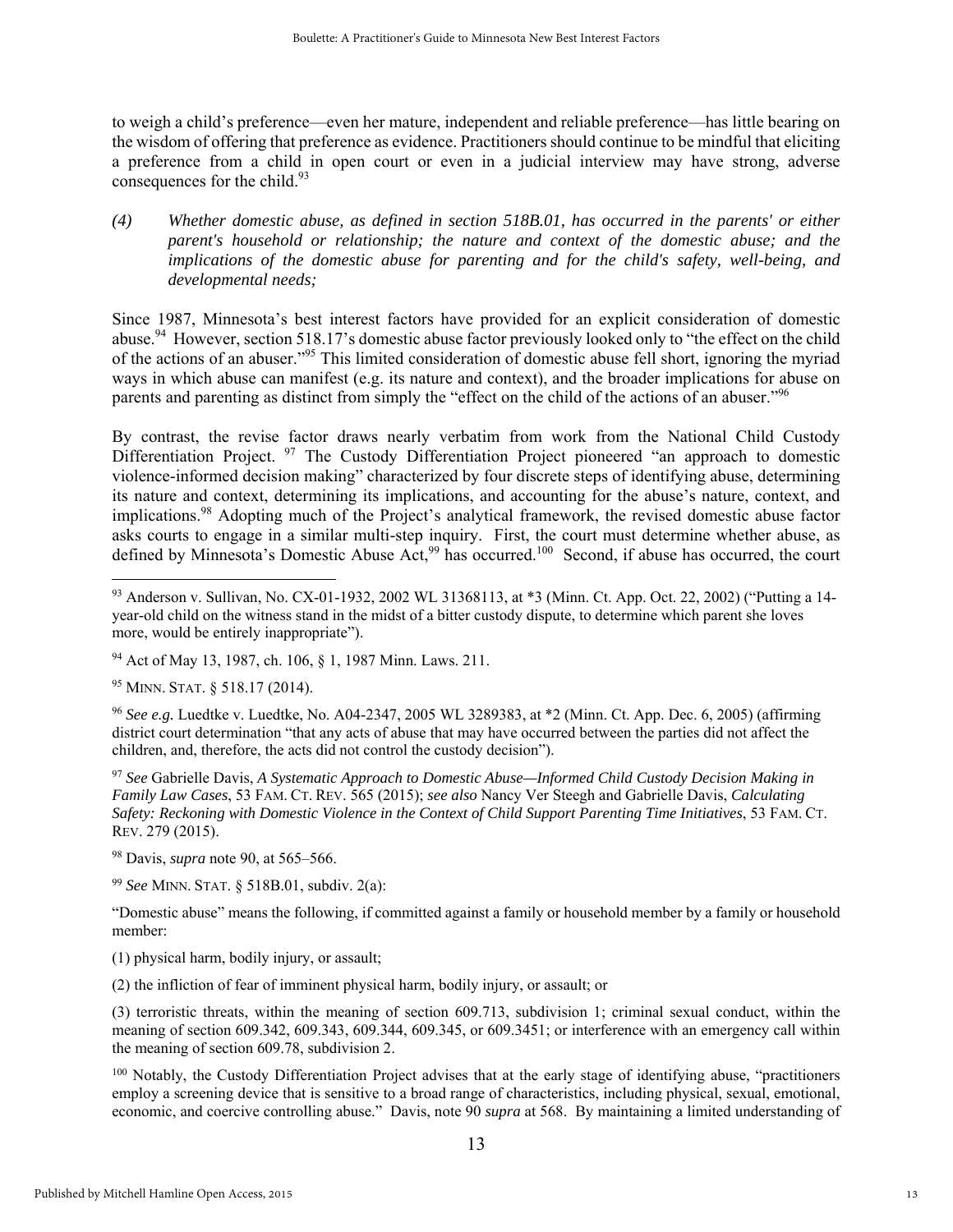must explore its nature and context, or "who is doing what to whom and to what effect."101 And finally, the court must determine what implications abuse may have for parenting and the needs, safety and well-being of the child.

As alluded to above, this new inquiry is both broader and more nuanced than examining merely abuse's "effect on the child."102 Instead, "implications for parenting" asks not just what the child experiences, but also what the parents experience, both individually and in a co-parenting relationship.103 The implications of abuse on parenting will necessarily be directly impacted by the context and motives behind the abuse, requiring the court to adopt different interventions depending on the myriad ways in which domestic abuse may affect children, parents, and parenting.<sup>104</sup>

*(5) Any physical, mental, or chemical health issue of a parent that affects the child's safety or developmental needs;* 

Under this revised factor, a parent's physical and mental health continues to be relevant in custody determinations, though arguably far less relevant than under the pre-2015 Factors.<sup>105</sup> The revised factor slightly expands the consideration of health to include "chemical health." However, it also carefully qualifies whose health information is relevant (a parent's) and when that information is relevant (when it "affects the child's safety or developmental needs.") By comparison, Minnesota's pre-2015 Factor called upon courts to consider 'the mental and physical health of all individuals involved," without qualification or limitation.106 As a result, case law suggested that a parent placed his or her physical and mental health at issue, thereby waiving any applicable privilege, simply by seeking custody of her child.<sup>107</sup> The revised factor now explicitly limits itself to health issues with a demonstrable impact on the child's safety or needs.

This narrower factor provides stronger grounds for parents to object to providing their medical and mental health records as a matter of course in custody proceedings, in the absence of an affirmative showing of an impact on the child's safety or developmental needs.<sup>108</sup> Similarly, the revised factor offers an opportunity for Minnesota's courts to reevaluate the routine exchange of medical records in custody proceedings, and better protect the sensitive, mental health information of parent in the absence of bona fide and demonstrable concerns.<sup>109</sup>

#### *(6) The history and nature of each parent's participation in providing care for the child;*

domestic abuse as solely physical abuse (as defined by MINN. STAT. § 517B.01) Minnesota's new domestic abuse factor fails to cast the wide net arguably called for by the Custody Differentiation Project.

<sup>101</sup> Davis, *supra* note 90, at 569.

<sup>102</sup> *Minnesota Custody Dialogue*, *supra* note 64 at 23.

<sup>103</sup> Davis, *supra* note 90, at 569–71.

<sup>104</sup> *Id*. at 571.

<sup>105</sup> *See e.g.* Jones v. Jones, 377 N.W.2d 38 (Minn. Ct. App. 1985).

 $106$  MINN. STAT. § 518.17, subdiv.  $1(a)(9)$  (2014).

<sup>107</sup> Morey v. Peppin, 353 N.W.2d 179, 183 (Minn. Ct. App. 1984) rev'd, 375 N.W.2d 19 (Minn. 1985).

<sup>108</sup> *See* Jamie Driggs & Alan Eidsness, *Family Law: Don't Subpoena Mental Health Records*, MINN. LAW. (May 7, 2015).

<sup>109</sup> *See, e.g.* Culbertson v. Culbertson, 455 S.W.3d 107, 133 (Tenn. Ct. App. 2014), *reh'g denied* (May 20, 2014), *appeal denied* (Oct. 17, 2014) (examining the various approaches to waiver of privilege adopted by different states and adopting a position more protective of psycho-therapist patient privilege).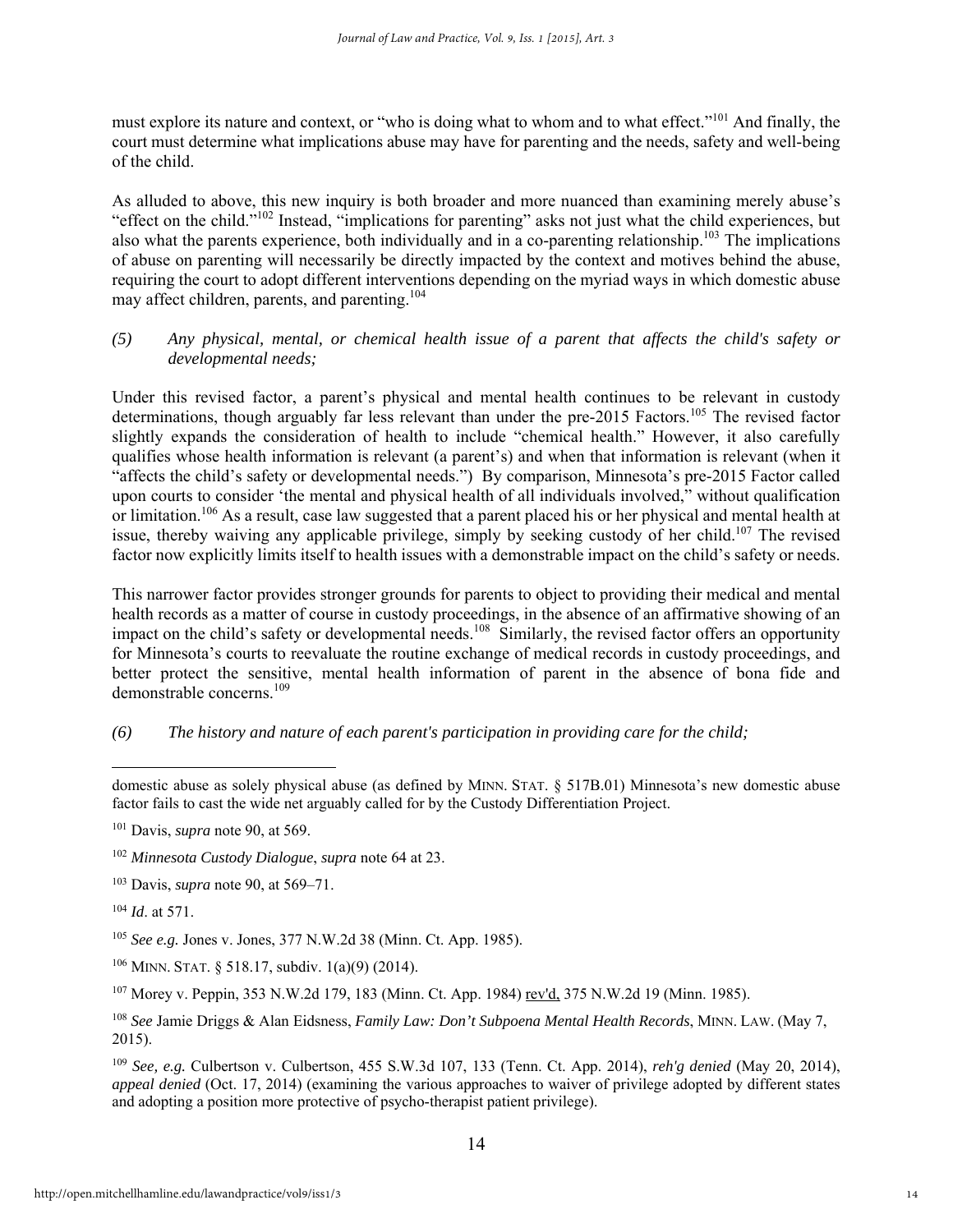Factor six sounds the death knell for the phrase "primary caretaker," a term which is now a stranger to Minnesota's custody law. Instead, the revised factor looks to "the history and nature of each parent's participation in providing care," without need to determine the "primacy" of one parent's contributions over the other's. Consistent with the goal of minimizing conflict between parents by focusing on the needs of children, factor 6 does not ask the Court to judge which parents' care was better, or more important.<sup>110</sup> Instead, findings under this factor would be expected to be more descriptive and less evaluative.<sup>111</sup> Despite this more descriptive cast, findings under this factor must still clearly consider how any "history of care" affects and impacts the Court's determination of future parenting arrangements.<sup>112</sup>

Despite a strong shift away from *Pikula*'s historical focus on "primary caretaking," many of the "indicia of primary parenting," relied on by *Pikula* may continue to be relevant in giving substance to "the history and nature of care."<sup>113</sup> Thus, day-to-day care such as bathing, bedtime, and meal preparation undoubtedly has relevance. So too will "emotional and intellectual care."114 However, parents and practitioners should not expect that either form of historical care will be determinative of future parenting arrangements. Lengthy discursive testimony on years of caretaking should generally be avoided in trial testimony or affidavits under the new factors, instead linking historical caretaking to an analysis of future care under Factor 7.

*(7) The willingness and ability of each parent to provide ongoing care for the child; to meet the child's ongoing developmental, emotional, spiritual, and cultural needs; and to maintain consistency and follow through with parenting time;* 

In implicit counter-balance to Factor 6's focus on historical caretaking, Factor 7 asks courts to inquire as to each parent's *prospective* ability to meet the child's needs,<sup>115</sup> moving from a "who-did-more" focus on past caretaking to a consideration of how best to manage future care arrangements.<sup>116</sup> In addition to balancing out Factor 6's emphasis on historical care, Factor 7 may be particularly relevant where care arrangements will change dramatically going forward—for instance where a stay-at-home parent will be returning to work or where one parent has historically been denied the ability to provide care. The practitioner representing this "out parent," in such scenario may wish to focus her case on such future arrangements, with clear, anecdotal examples of her client's willingness and ability to provide care.

 $\overline{a}$ 

<sup>114</sup> *Regenscheid v. Regenscheid*, 395 N.W.2d 375, 379 (Minn. Ct. App. 1986).

<sup>110</sup> Mitnick & Dittberner *supra* note 62*.* 

<sup>111</sup> *Minnesota Custody Dialogue*, *supra* note 64, at 23 (observing "This factor allows a descriptive consideration of each parent's prior involvement in caregiving").

<sup>112</sup> MINN. STAT. § 518.17, subdiv. 1(b)(1) (2016).

<sup>113</sup> *See Pikula*, 374 N.W.2d at 713 (*citing* Garska v. McCoy, 167 W. Va. 59, 68, 278 S.E.2d 357, 362 (1981)) (listing the indicia of primary parenthood to include: (1) preparing and planning of meals; (2) bathing, grooming and dressing; (3) purchasing, cleaning, and care of clothes; (4) medical care, including nursing and trips to physicians; (5) arranging for social interaction among peers after school, i.e. transporting to friends' houses or, for example, to girl or boy scout meetings; (6) arranging alternative care, i.e. babysitting, day-care, etc.; (7) putting child to bed at night, attending to child in the middle of the night, waking child in the morning; (8) disciplining, i.e. teaching general manners and toilet training; (9) educating, i.e., religious, cultural, social, etc.; and, (10) teaching elementary skills, i.e., reading, writing and arithmetic).

<sup>115</sup> Even under Minnesota's pre-2015 best interest factors, a parent's ability to provide prospective care was relevant to a best-interest analysis. *See* Hoffa v. Hoffa, 382 N.W.2d 522, 525 (Minn. Ct. App. 1986); Swenson, *supra* note 25 at § 7:2(c), citing Trebelhorn v. Uecker, 362 N.W.2d 342, 345 (Minn. Ct. App. 1985).

<sup>116</sup> *See* Mitnick & Dittberner, *supra* note 62.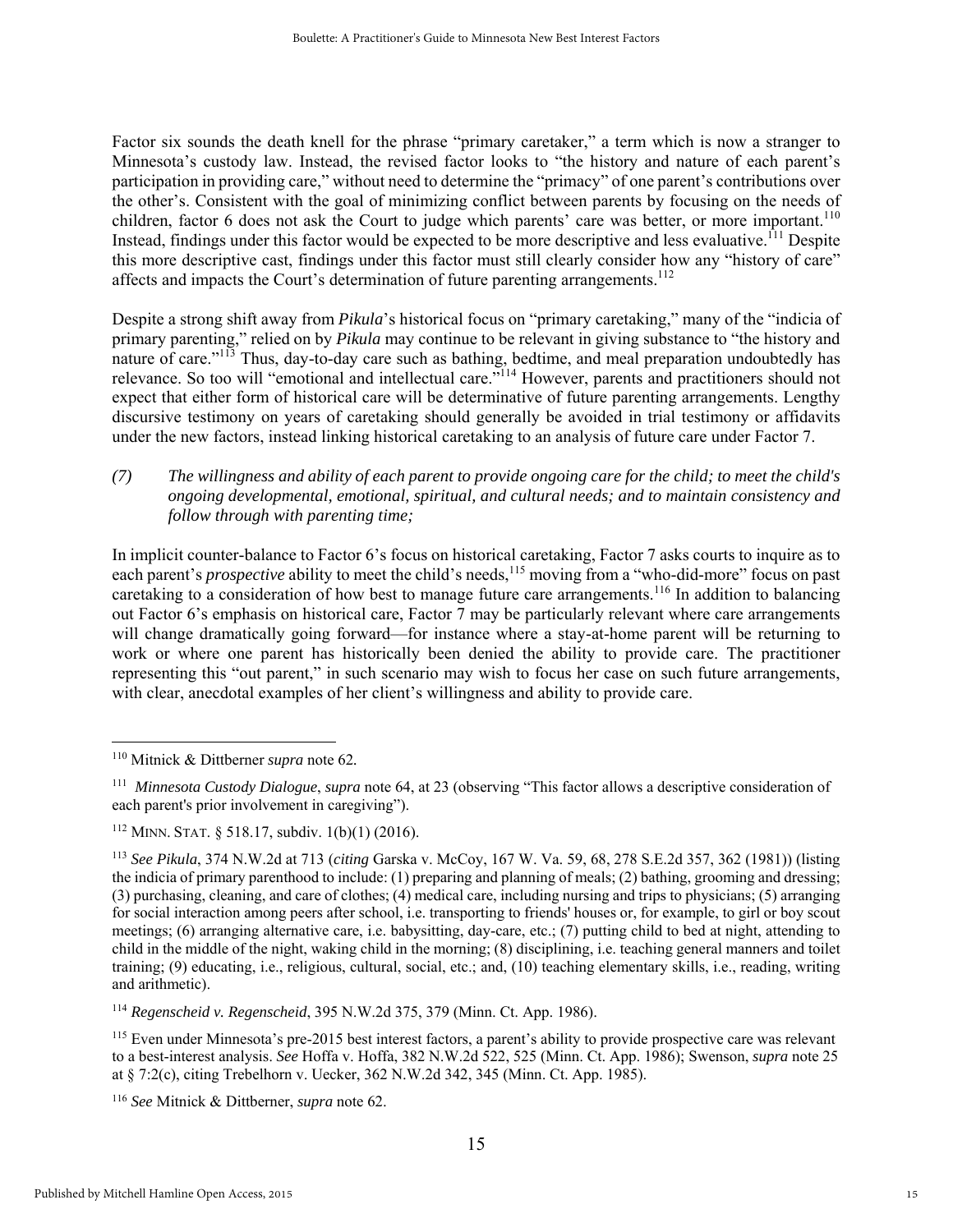Factor 7 also incorporates some remnants of what had been Minn. Stat. § 518.17, subdiv. 1(a)(10):

The capacity and disposition of the parties to give the child love, affection, and guidance and to continue educating and raising the child in the child's culture and religion or creed, if any.

Again, however, the factor is reframed in terms of meeting the child's emotional, spiritual and cultural needs rather than the more amorphous concerns of "love, affection, and guidance."<sup>117</sup> Factor 7 also seeks far more measurable information than its predecessor—looking to a parent's "willingness and ability" to meet these specific needs. Such information, while perhaps not strictly quantifiable, is at least less "inherently resistant of evaluation,"118 than the parent's "capacity and disposition," permitting courts, practitioners, and parties to more readily offer evidence relative to these portions of Factor 7.

Finally, Factor 7 provides the factors' sole reference to "continuity" previously contained in a separate best interest factor.<sup>119</sup> Despite what could be construed as a merely passing reference, practitioners and decisionmakers should be slow to discount the importance of continuity (and stability, discussed below) in crafting effective parenting arrangements.120 Note, however, that continuity is not to be equated with care primarily by one parent. Decision-makers should instead look to "each caregiver's responsiveness to the child from one day to the next, bearing in mind that children can often adapt and benefit from differences in temperament and behavior among the adult caregivers who interact with them."121 Regular and predictable adherence to the parenting time schedule will be certainly part of any consideration of "continuity," but the inquiry should neither start nor end strictly with the amount of parenting time.

*(8) The effect on the child's well-being and development of changes to home, school, and community;* 

Focusing explicitly on changes to the child's home, school and community, Factor 8 partially incorporates considerations previously spread across three best interest factors, namely:

The child's adjustment to home, school, and community.<sup>122</sup>

The length of time the child has lived in a stable, satisfactory environment and the desirability of maintaining continuity: $123$ 

The permanence, as a family unit, of the existing or proposed custodial home.<sup>124</sup>

120 Marsha Kline Pruett & J. Herbie DiFonzo, *Closing the Gap: Research, Policy, Practice, and Shared Parenting*, 52 FAM. CT. REV. 152, 158 (2014).

<sup>121</sup> *Id*.

 $\overline{a}$ 

<sup>123</sup> *Id*. at subdiv. 1(a)(7).

 $124$  *Id.* at subdiv. 1(a)(8).

<sup>&</sup>lt;sup>117</sup> Factor 1 and Factor 7 also arguably incorporates the pre-2015 best interest factor of "the child's cultural background." *See* MINN. STAT. § 518.17, subdiv. 1(a)(11). *See* Ahl, *supra* note 9, at 1362–63 (discussing the legislative history of this factor).

<sup>118</sup> *Pikula*, 374 N.W.2d at 712.

<sup>&</sup>lt;sup>119</sup> MINN. STAT. § 518.17, subdiv. 1(a)(7) (2014) ("the length of time the child has lived in a stable, satisfactory environment and the desirability of maintaining continuity").

<sup>122</sup> MINN. STAT. § 518.17, subdiv.1(a)(6) (2014).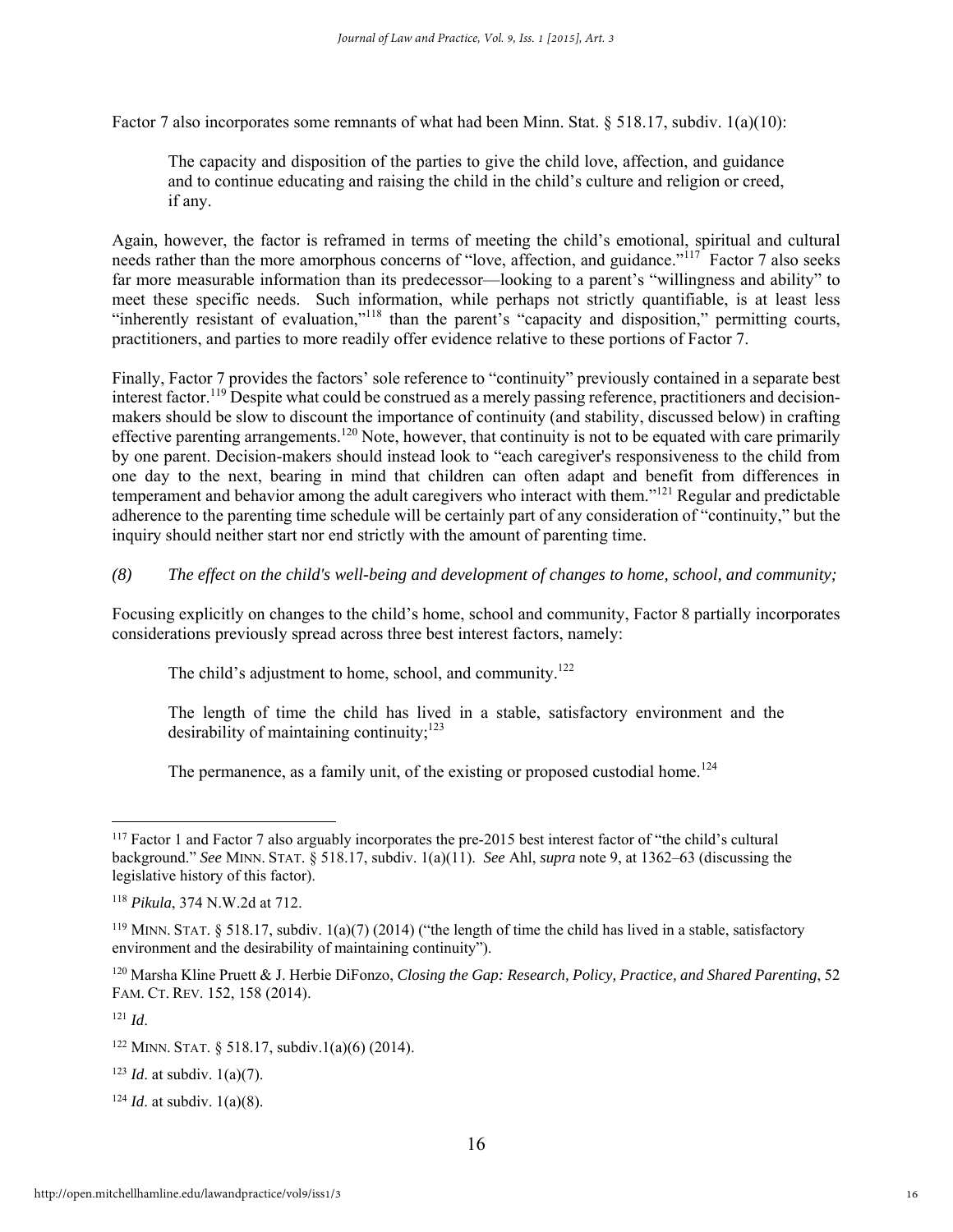But in place of its predecessors' "more static analysis,"<sup>125</sup> and implied preference for the status quo, Factor 8 inquires more directly: what changes will occur in the child's life and to what effect.<sup>126</sup> This is not to say courts may not continue to appropriately weigh the benefits to maintaining the children's pre-separation school and community. But consideration of these benefits must fall within the context of "effect on the child's well-being and development," rather than simply by virtue of their duration or permanence.

*(9) The effect of the proposed arrangements on the ongoing relationships between the child and each parent, siblings, and other significant persons in the child's life;* 

Factor 9 functionally replaces the pre-2015 factor examining a child's relationships with parents, siblings and other important persons:

The interaction and interrelationship of the child with a parent or parents, siblings, and any other person who may significantly affect the child's best interests.<sup>127</sup>

The revised factor does not elicit fundamentally different information than its pre-2015 counterpart, nor are the revisions likely to affect courts' general skepticism of custody arrangements that separate siblings.<sup>128</sup> But in place of a more ineffectually descriptive consideration of a child's "interaction" and "interrelationship" with her parents and siblings, Factor 9 solicits information more directly relevant to the issues at hand: what *effect* will future arrangements have on these relationships.<sup>129</sup> Factor 9 is thus far less "resistant of evaluation and difficult to apply in any particular case." than its predecessor.  $130$ 

*(10) The benefit to the child in maximizing parenting time with both parents and the detriment to the child in limiting parenting time with either parent;* 

Of all twelve new best interest factors, none seems riper for future litigation than Factor 10. A wholly new addition to section 518.17, some have read Factor 10 as a veiled presumption in favor of equal parenting time.<sup>131</sup> It is not difficult to understand why.

As drafted, Factor 10 is amenable to at least two equally reasonable interpretations, either: 1. [*The Court shall presume that there is a*] benefit to the child in maximizing time with both parents; or

<sup>130</sup> *Pikula*, 374 N.W.2d at 712.

<sup>125</sup> *Minnesota Custody Dialogue*, *supra* note 64, at 23.

<sup>126</sup> Compare the analysis in In re Kremer v. Kremer, 827 N.W.2d 454, 460 (Minn. Ct. App. 2013) in which father's arguments were largely based on mother's "unstable" "chaotic" and "transitory" lifestyle, to the more direct analysis under the revised factors.

<sup>&</sup>lt;sup>127</sup> MINN. STAT. § 518.17, subdiv.  $1(a)(5)$  (2014).

<sup>128</sup> Sefkow v. Sefkow, 427 N.W.2d 203, 215 (Minn. 1988) ("We do not favor split custody as a general rule; indeed we support the general policy that the best interests of minor children are usually served by permitting them to remain together"); *see also* Maxfield v. Maxfield, 439 N.W.2d 411, 417 (Minn. Ct. App. 1989).

<sup>129</sup> *Minnesota Custody Dialogue*, *supra* note 64, at 23.

<sup>131</sup> *See generally*, Michael Boulette, *The Benefits of Maximizing, or the Equal Time Myth*, FAMILY-IN-LAW.COM (Oct. 23, 2015)*,* http://www.family-in-law.com/the-equal-time-myth; Michael Boulette, *Making Sense of Minnesota's New Shared-Parenting Presumptions*, FAMILY-IN-LAW.COM (Aug. 14, 2015), http://family-in-law.com/making-sense-ofminnesotas-new-shared-parenting-presumptions.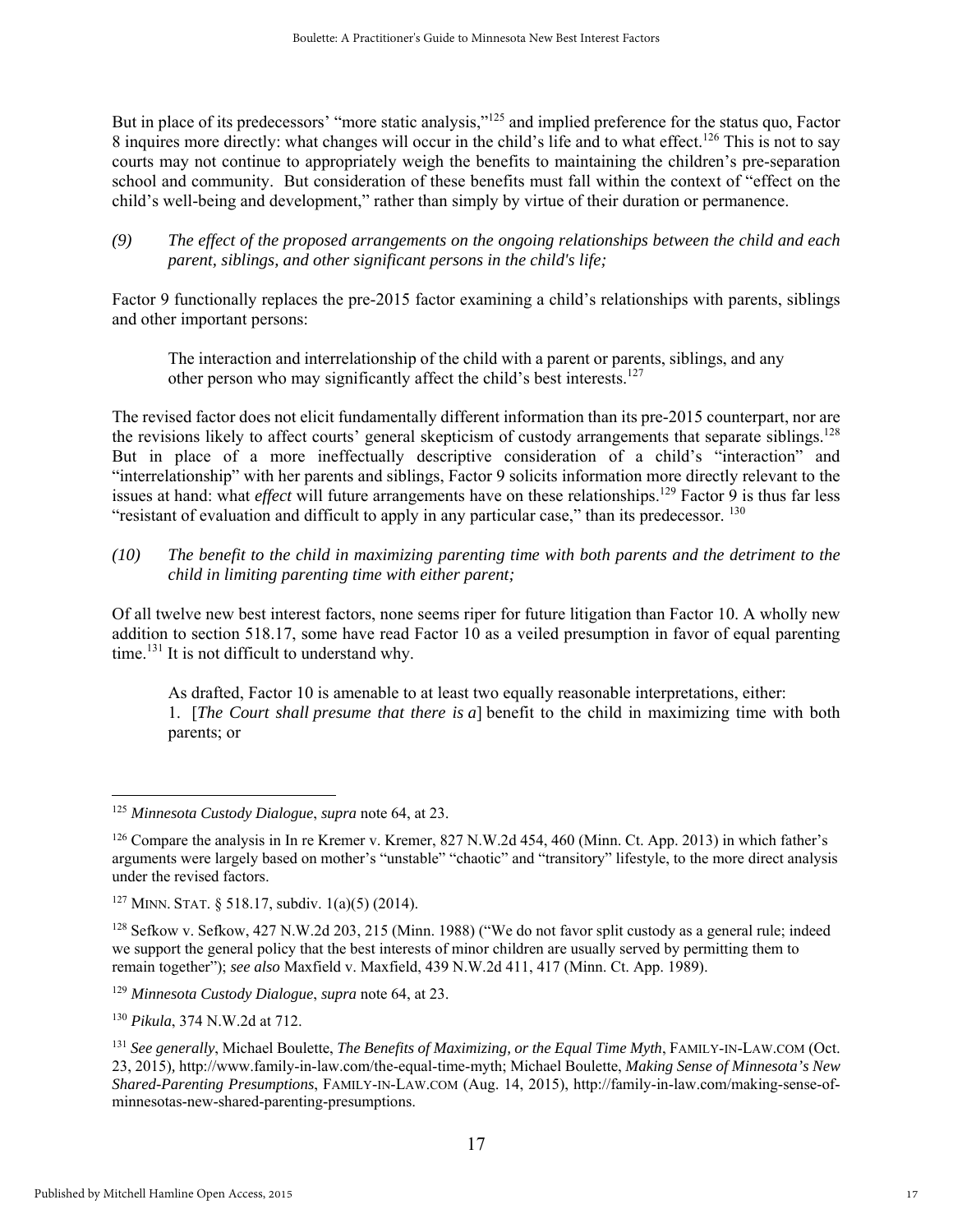2. [*The Court shall consider whether or not there is a*] benefit to the child in maximizing time with both parents.

The first alternative represents a legislative conclusion that all children benefit from "maximized" parenting time, while the second asks the court to inquire what (if any) benefits can be achieved through maximized time. As between these two alternatives, the text offers little assistance.

Guidance from the Dialogue Group and its members is similarly limited. One article, authored by two dialogue group members, suggests Factor 10 merely provides for "an analysis of the benefit and detriment of various time-sharing arrangements."132 By contrast, a different article by the Dialogue Group as a whole explains the new factor "emphasizes the appropriately substantial participation of both parents in a way that benefits the child on a case by case basis."133 The interpretive discrepancy even of among the factor's creators is notable, but neither explanation does much to clarify the textual ambiguity.

Still more problematic is the practical question present in the mind of most practitioners: what evidence should parties' offer with respect to his factor. Must practitioners be prepared to offer evidence supporting the specific benefits to *this* family and *these* children from "maximized" time, or will these benefits be assumed by the court leaving the parties' to determine how best to "maximize" time under the specific circumstances of the case? Viewed from the perspective of the bench, what findings should we expect in support of this factor? Must the court consider the precise benefits the children derive from time with each parent, and then determine how to maximize these benefits? Or may a court simply look to how best to "maximize" time in light of family logistics? Put more simply, should Factor 10 be viewed as about maximizing benefits to a child, or about maximizing time for each parent? Certainly the factors' overarching focus on children's' needs suggests an answer, but neither the factor's language, nor its legislative history resolve the question.

Factor 10 also leaves unanswered precisely what is meant by "maximized" time. The Dialogue Group itself clearly stated that maximized time is not "a presumption of equal parenting time,"134 a conclusion consistent with the legislative clashes predating Factor 10's adoption.<sup>135</sup> But even accepting that maximized time is not necessarily equal time, the text of the statute practically drips with ambiguity, leaving practitioners in need of additional guidance.

While Factor 10's origins remain murky, it is not unreasonable to assume some portion of its genesis lies in Wisconsin custody statutes which provide:

The court shall set a placement schedule that allows the child to have regularly occurring, meaningful periods of physical placement with each parent and that maximizes the amount of time the child may spend with each parent, taking into account geographic separation and accommodations for different households $136$ 

<sup>134</sup> *Id*.

 $\overline{a}$ 

136 WIS. STAT. § 767.24(4)(a)2. Much like Factor 10, this provision was added to Wisconsin's law as part of sweeping changes in that state intended to facilitate greater involvement by both parents. *See* Thomas J. Walsh, *In the Interest* 

<sup>132</sup> Mitnick & Dittberner, *supra* note 62.

<sup>133</sup> *Minnesota Custody Dialogue*, *supra* note 64, at 23.

<sup>135</sup> *See* Part II, *supra*. It would seem usual that stakeholders so adamantly opposed to a rebuttable of 35% parenting time in 2012, would have agreed to a more far reaching presumption of equal time just a few years later. It also should not be overlooked that the Dialogue Group's consensus legislation also sought to strengthen the 25% parenting time presumption without increasing the amount of minimum parenting time. *See* Act of May 11, 2015, ch. 30, art. 1, § 6. 2015 Minn. Laws. 1, 7.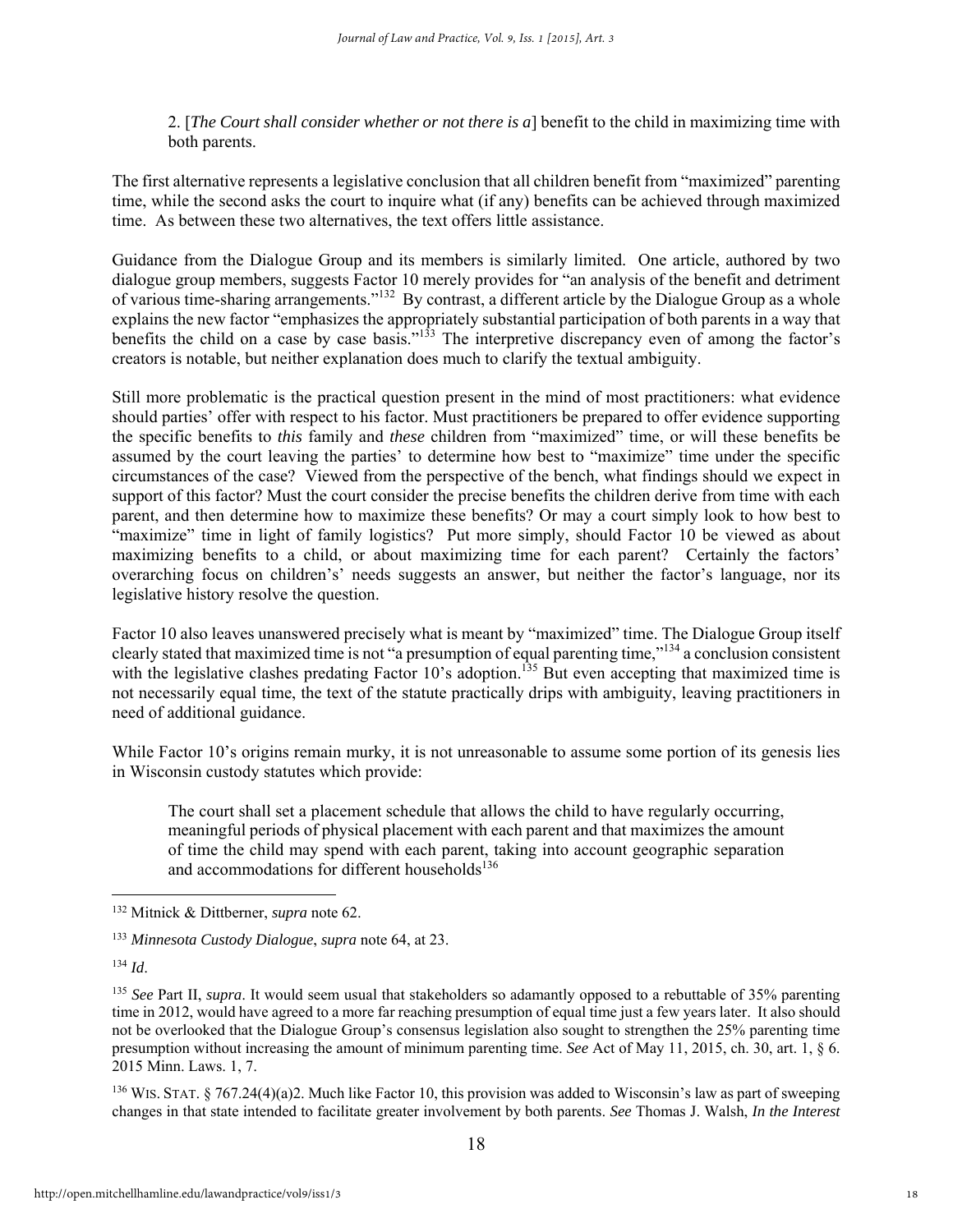Much like Factor 10, Wisconsin's language calls upon courts to maximize time (albeit without the specific benefit-determinant calculus present in Minnesota's law). Also like Factor 10, some have argued that Wisconsin's statute "mandates equal placement because a child's time with his or her parents cannot otherwise be 'maximized.'"137

At least with respect to the Wisconsin statute, however, such arguments have met with limited success. In *Landwehr v. Landwehr*, Wisconsin's Supreme Court rejected a father's arguments equating "equalized" time with "maximize" time, holding instead, that the statute required only that:

[T]he court must attempt to maximize the children's time with each parent within the context of the various other considerations the court is instructed to contemplate under § 767.24 [Wisconsin's best interest factors]. The term "maximize" does not supersede the trial court's discretion to construct a schedule it determines is in the best interest of the child and otherwise in conformity with the intricate dictates of [the best interest standard]<sup>138</sup>

Or, rephrased slightly differently, the court will not presume a legislative preference for equalized time when statutory language calls merely for maximized time.

Beyond the more banal observation that "maximize" and "equalize" are analytically discrete concepts, a concurring opinion in *Landwehr* offers a second insight relevant to the application of Factor 10. Writing for herself, Chief Justice Abrahamson suggested an alternate interpretation of "maximized" time more broadly consistent with the Dialogue Group's focus on the needs of children, and based on the quality, rather than the quantity, of parent-child interactions:

I conclude that in complying with Wis. Stat. § 767.24(5m) by considering the best interest of the child and the 17 factors, the circuit court shall also "maximize[ ] the amount of time the child may spend with each parent" by setting a placement schedule that considers the *actual* amount of time the child is likely to spend with the parent. In other words, the circuit court in setting a placement schedule should, in addition to considering all the other factors required by statute, take into account the actual amount of time the child is likely to spend with each parent. Thus the circuit court might consider such matters as the time the child is, for example, in school, or with a caretaker, or asleep, and the times a parent works or is otherwise unavailable to be with the child.<sup>139</sup>

Under this more nuanced reading, "the benefits of maximizing parenting time," calls upon the Court to consider not just amount of time a child spends with her parent, but the value of the that time—placing a premium on parent-child interaction and parent involvement over the bare accumulation of hours. Such a reading, though certainly not the only plausible interpretation of Factor 10, has the benefit of both textual support and validation in social science. $140$ 

 $\overline{a}$ 

<sup>139</sup> *Id*. at 193 (Abrahamson, C.J., concurring).

<sup>140</sup> *See, inter alia* Jennifer E. McIntosh, *Legislating for Shared Parenting: Exploring Some Underlying Assumptions*, 47 FAM. CT. REV. 389, 391 (2009) (observing that "Research commentaries on children's outcomes converge around

*of A Child: A Comparative Look at the Treatment of Children Under Wisconsin and Minnesota Custody Statutes*, 85 MARQ. L. REV. 929, 943 (2002).

<sup>137</sup> Landwehr v. Landwehr, 2006 WI 64, ¶ 10, 291 Wis. 2d 49, 58, 715 N.W.2d 180, 185.

<sup>138</sup> *Id*. at 188.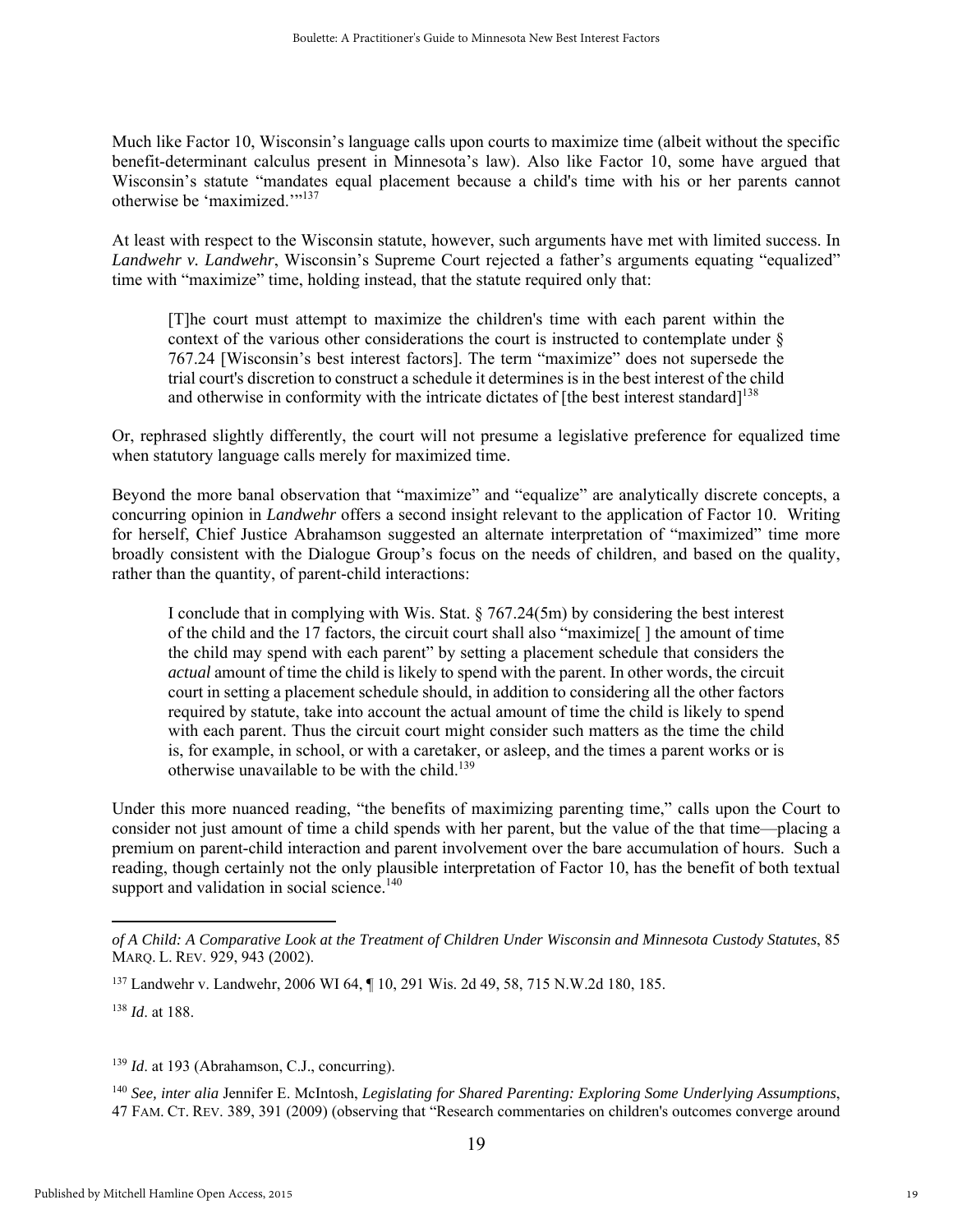Until the case law surrounding this factor solidifies, practitioners would be well advised to provide the court with sufficient evidence to support their preferred interpretation of the factor so as to avoid waiving any arguments on appeal.<sup>141</sup>

*(11) Except in cases in which domestic abuse as described in clause (4) has occurred, the disposition of each parent to support the child's relationship with the other parent and to encourage and permit frequent and continuing contact between the child and the other parent;* 

Factor 11 maintains and slightly expands Minnesota's "friendly parent factor," added in 1994. In addition to each parent's willingness to "encourage and permit frequent and continuing contact,"142 however, the revised factor broadens its scope to each parents' support for the child's relationship with the other parent.<sup>143</sup> While arguably a substantive addition, the factors inclusion of "support [for] the child's relationship with the other parent," largely reflects considerations already present in case law. <sup>144</sup>

*(12) The willingness and ability of parents to cooperate in the rearing of their child; to maximize sharing information and minimize exposure of the child to parental conflict; and to utilize methods for resolving disputes regarding any major decision concerning the life of the child.* 

Finally, Factor 12 consolidates many of the "joint custody factors" previously contained in Minn. Stat. § 518.17, subdiv. 2 into a single, comprehensive factor.<sup>145</sup> Unlike its predecessors, however, Factor 12 must be considered in every case—not only those where joint custody is sought. Factor 12 also removes any consideration of "whether it would be detrimental to the child if one parent were to have sole authority over

- (a) The ability of the parents to cooperate in the rearing of their children;
- (b) Methods for resolving disputes regarding any major decision concerning the life of the child, and the parents' willingness to use those methods;
- (c) Whether it would be detrimental to the child if one parent were to have sole authority over the child's upbringing;
- (d) Whether domestic abuse, as defined in section 518B.01, has occurred between the parties.

MINN. STAT. § 518.17, subdiv. 2 (a)-(d) (2014).

the importance of parenting and relationship qualities and psycho-social resources above the sheer structure of care arrangements"); Michel E. Lamb & Joan B. Kelly, *Improving the Quality of Parent-Child Contact in Separating Families with Infants and Young Children: Empirical Research Foundations*, THE SCIENTIFIC BASIS OF CHILD CUSTODY DECISIONS 2ed. 187, 194 (2009). (concluding after a review of research that, "The clear implication is that active paternal involvement, not simply the number or length of meetings between fathers and children, predicts child adjustment"); Melissa A. Milkie et al., *Does the Amount of Time Mothers Spend with Children or Adolescents Matter*, 77 J. MARRIAGE & FAM. 355 (2015) (finding that parental engagement rather than parental preference goes furthers to promote child well-being).

<sup>141</sup> Thiele v. Stich, 425 N.W.2d 580, 583 (Minn. 1988).

<sup>142</sup> MINN. STAT. § 518.17, subdiv. 1(a)(13) (2014).

<sup>143</sup> *See* Pruett &, DiFonzo, *supra* note 120, at 157.

<sup>&</sup>lt;sup>144</sup> See generally, Lemcke v. Lemcke, 623 N.W.2d 916, 919 (Minn. Ct. App. 2001) (observing that, "A majority of courts, including Minnesota courts, agrees that a sustained course of conduct by one parent designed to diminish a child's relationship with the other parent is unacceptable and may be grounds for denying or modifying custody").

<sup>&</sup>lt;sup>145</sup> Prior to the 2015 amendments, courts were required to evaluate the following four factors where joint custody was requested: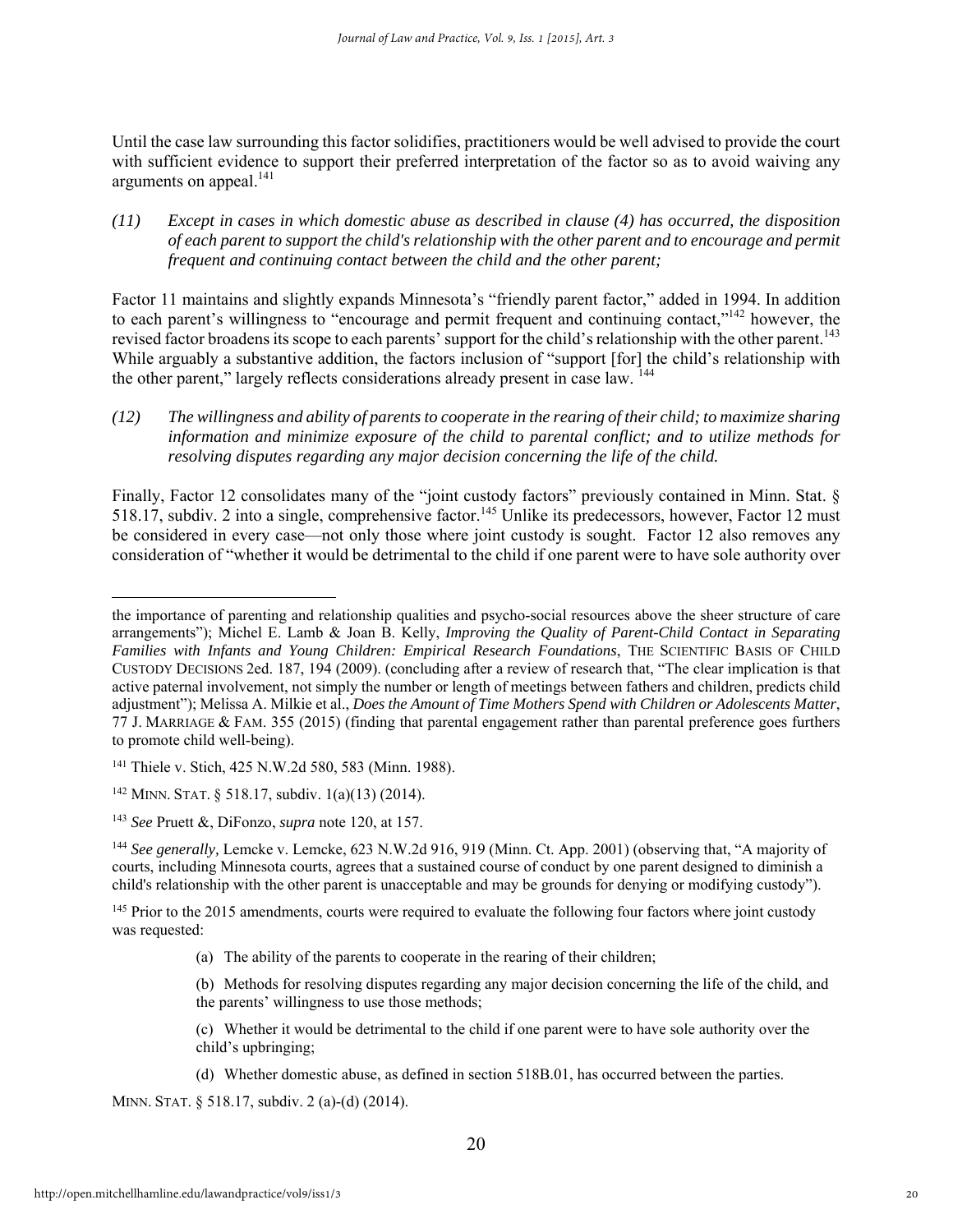the child's upbringing,"146 a concept which remained poorly developed in case law despite its having been a part of Minnesota's custody statute for nearly 25 years.<sup>147</sup>

While, Factor 12 offers an "an expanded consideration of the components of co-parenting that affect children,"148 the text by itself does not suggest a meaningful departure from the prior joint custody factors. As before, practitioners may expect that joint custody requests—particularly with respect to legal custody will continue to hinge primarily on the parties' ability or "inability to communicate and cooperate."<sup>149</sup> Though the revised language does provide a sharper focus on the ways in which parental communication and cooperation specifically affect children.

#### **IV. SAME AS IT EVER WAS?**

The purpose of this article has been two-fold. First, to review the historical and legislative landscape in which Minnesota's new best interest factors were enacted. Then, second, to briefly review each new factor in turn, while offering practical and applicable guidance to practitioners and decision-makers attempting to understand the new law.

Of course, none of the preceding discussions answers the sixty-four thousand dollar question: will these new best interest factors actually change custody outcomes for Minnesota families. Past experience should leave us skeptical. Historically, Minnesota's Courts have not responded to dramatic changes in custody laws by reaching markedly different outcomes.<sup>150</sup> Instead, change appears to have emerged more organically—perhaps responding more as a result of changing families than changing laws. This is perhaps as it should be. Though social norms are slow to change, they have a definite and measurable impact on the application of child custody laws. And in some ways, these shifting norms may be preferable, accounting for changing societal attitudes over time rather than in a single, sweeping legislative change.<sup>151</sup>

In the meantime, however, our courts continue to be afforded extraordinarily broad discretion in deciding custody and parenting time matters.<sup>152</sup> It is thus unlikely that a decision-maker convinced of the

 $\overline{a}$ 

<sup>147</sup> *See* Swenson, *supra* note 25, at § 7.3(c).

148 Mitnick & Dittberner, *supra* note 62.

149 Wopata v. Wopata, 498 N.W.2d 478, 481 (Minn. Ct. App. 1993); *see also* Estby v. Estby*,* 371 N.W.2d 647, 649 (Minn. Ct. App. 1985) (joint legal custody should be awarded where parties "can cooperatively deal with parenting decisions); Digatono v. Digatono*,* 414 N.W.2d 498, 502 (Minn. Ct. App. 1987) (sole legal custody justified based on intense turmoil in parents' relationship); Andersen v. Andersen*,* 360 N.W.2d 644, 646 (Minn. Ct. App. 1985) (parties' intense anger towards one another resulting in "tug-of-war" over child justified sole legal custody award); Heard v. Heard*,* 353 N.W.2d 157, 161–62 (Minn. Ct. App. 1984) (reversing an award of joint legal custody because parties' inability to communicate led to quarrels between the parties that resulted in stress for the children); *but see* Rosenfeld v. Rosenfeld, 529 N.W.2d 724, 726 (Minn. Ct. App. 1995) (affirming award of joint legal custody where hostility existed between the parties but they were able "to set aside their personal feelings for the best interest of the children when required"); Zander v. Zander, 720 N.W.2d 360, 366 (Minn. Ct. App. 2006) (affirming a joint legal custody award despite conflict between parties during the pendency of litigation because "the parties have a history of effective co-parenting and have indicated their desire to do what is best for their children" and where parties showed ability to cooperate on some issues during the proceeding).

<sup>150</sup> *See* discussion in part II *supra*; *see also* Ahl, *supra* note 9, at 1377, 1350 (regarding the judiciaries' response to Minnesota's 1969 and 1974 amendments).

<sup>151</sup> *See generally*, M. Cancian, D.R. Meyer, P.R. Brown, & S.T. Cooks, *Who Gets Custody Now? Dramatic Changes in Children's Living Arrangements After Divorce*, 51 DEMOGRAPHY 1381 (Aug. 2014).

152 Vangsness v. Vangsness, 607 N.W.2d 468 (Minn. Ct. App. 2000).

<sup>146</sup> MINN. STAT. § 518, subdiv. 2(c) (2014).